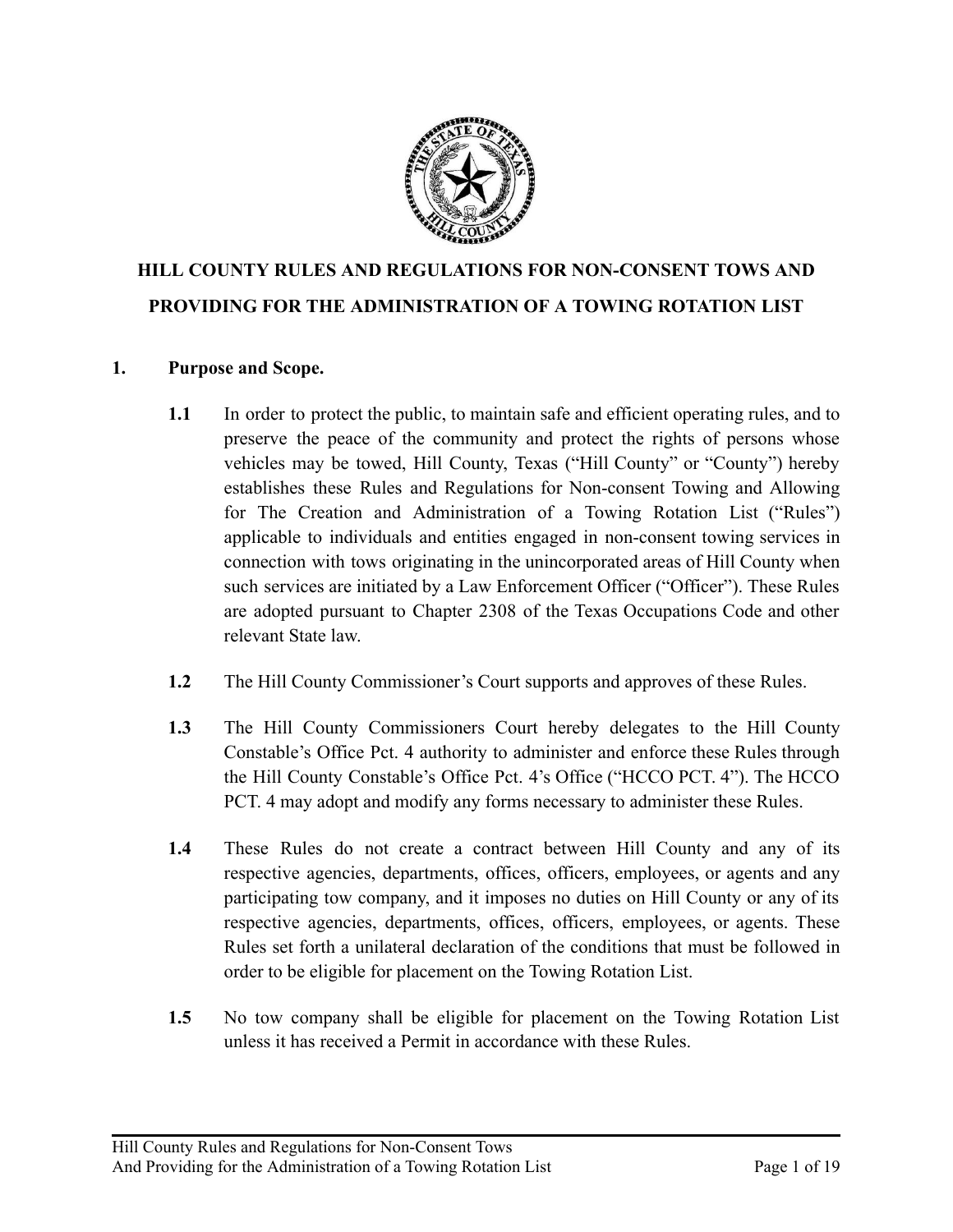**1.6** These Rules do not apply to a consent tow or to government-owned tow trucks. These Rules apply only to non-consent tows initiated by utilizing the Towing Rotation List.

**2. Non-consent Towing Rotation List.** The HCCO PCT. 4 will create and maintain a Nonconsent Towing Rotation List ("Rotation List" or "Towing Rotation List") of tow companies, which have been issued a Permit in accordance with these Rules and that shall be authorized to provide non-consent tows on a rotation basis. A person or entity is not eligible for placement on the Rotation List unless he has been issued a permit under these Rules. The phrase "tow company" shall be interpreted to include any person or entity that seeks or is granted placement on the Towing Rotation List. The submission of an Application under these Rules and/or the placement of a tow company on the Towing Rotation List shall not create a property right, and no tow company has any entitlement to continued or future placement on the Towing Rotation List.

**3. Towing Geographic Response Zones.** The HCCO PCT. 4, at its discretion, may divide the County into two or more Geographic Response Zones as described in **Exhibit "A,"** which is incorporated herein by reference, in order to facilitate the administration of the Rotation List. A tow company applying for a place on the Rotation List must designate which Zone(s) it is able to serve. Until the HCCO PCT. 4 establishes Response Zones, the term "Response Zone" in these Rules shall be interpreted to mean the entirety of Hill County.

## **4. Requirements and Conditions**.

- **4.1** Tow companies must meet the following requirements and conditions to be on the Non-consent Towing Rotation List:
	- **4.1.1** Operate 24 hours a day / 365 days a year;
	- **4.1.2** Hold all necessary permits/licenses issued by the State of Texas;
	- **4.1.3** Hold and display a permit issued by Hill County under these Rules;
	- **4.1.4** Maintain a primary business location physically located in Hill County, Texas;
	- **4.1.5** Own or lease the Vehicle Storage Facility ("VSF") in Hill County that meets the standards set forth in these Rules; **No third party storage.**
	- **4.1.6** Charge no more than the fees set forth in these Rules; AND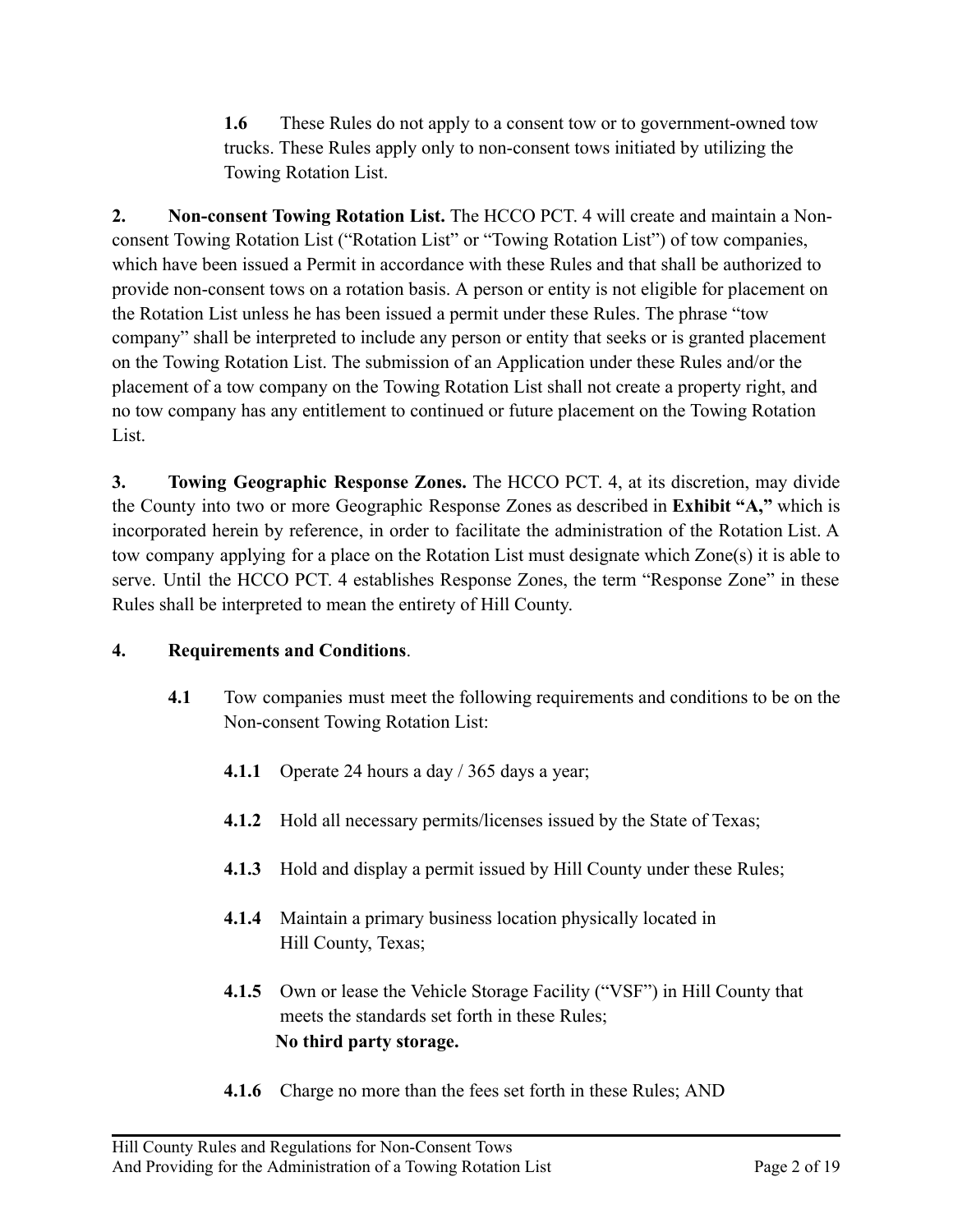- **4.1.7** Comply with all the terms and conditions of these Rules.
- **4.1.8** Have a minimum of two light duty wreckers **(in County**)
- **4.2** In addition to the requirements in subsection 4.1, tow companies seeking to provide Heavy Duty Tows on the Towing Rotation List must comply with the following:
	- **4.2.1** Each Heavy Duty tow truck must be equipped with air brakes and tandem axels; and
	- **4.2.2** Each Heavy-Duty tow truck must be rated as a fifty ton vehicle (or higher) and capable of lifting a minimum of 50,000 pounds.
	- **4.2.3** Have a minimum of two heavy duty wreckers**. (in County)**
- **4.3** The HCCO PCT. 4 shall make the final determination for a tow company's inclusion on the Rotation List. The HCCO PCT. 4 may, at its sole discretion, deny a tow company's inclusion on the List. Reasons for denial of inclusion may include, but are not limited to, criminal history of the tow company's owner, shareholders, limited partners, members, drivers, or employees; multiple applications to the Rotation List from companies owned by the same owner, entity, or group; General Violations of these Rules, whether expired or not; violations of any law, rule, or regulations relating to non-consent tows or relating to the safe operation of a motor vehicle, and/or past experiences with the tow company. If a tow company is removed from the Rotation List for violating these Rules, the company shall be ineligible to re-apply for inclusion on the list for a period of one (1) year from the date of the removal.
- **5. Rotation Process**. When an Officer determines that the owner or operator of a vehicle requiring towing is unable to select a tow company for any reason, the Officer will request that a tow company be selected from the List and called to execute the tow. One Tow Company per scene. The tow companies will be selected in a rotating order on the basis of their position on the List. Troopers from the Texas Department of Public Safety ("DPS") and officers from any agency utilizing the HCCO PCT. 4 Towing Rotation List may also request tow companies from the List in the same manner as an Officer, and the tow companies shall respond to these requests in the same manner as towing requests from the HCCO PCT. 4.
- **6. Response Times**. The tow company shall respond to any and all calls from the Hill County Dispatch requesting the towing of a vehicle. The tow company agrees to arrive at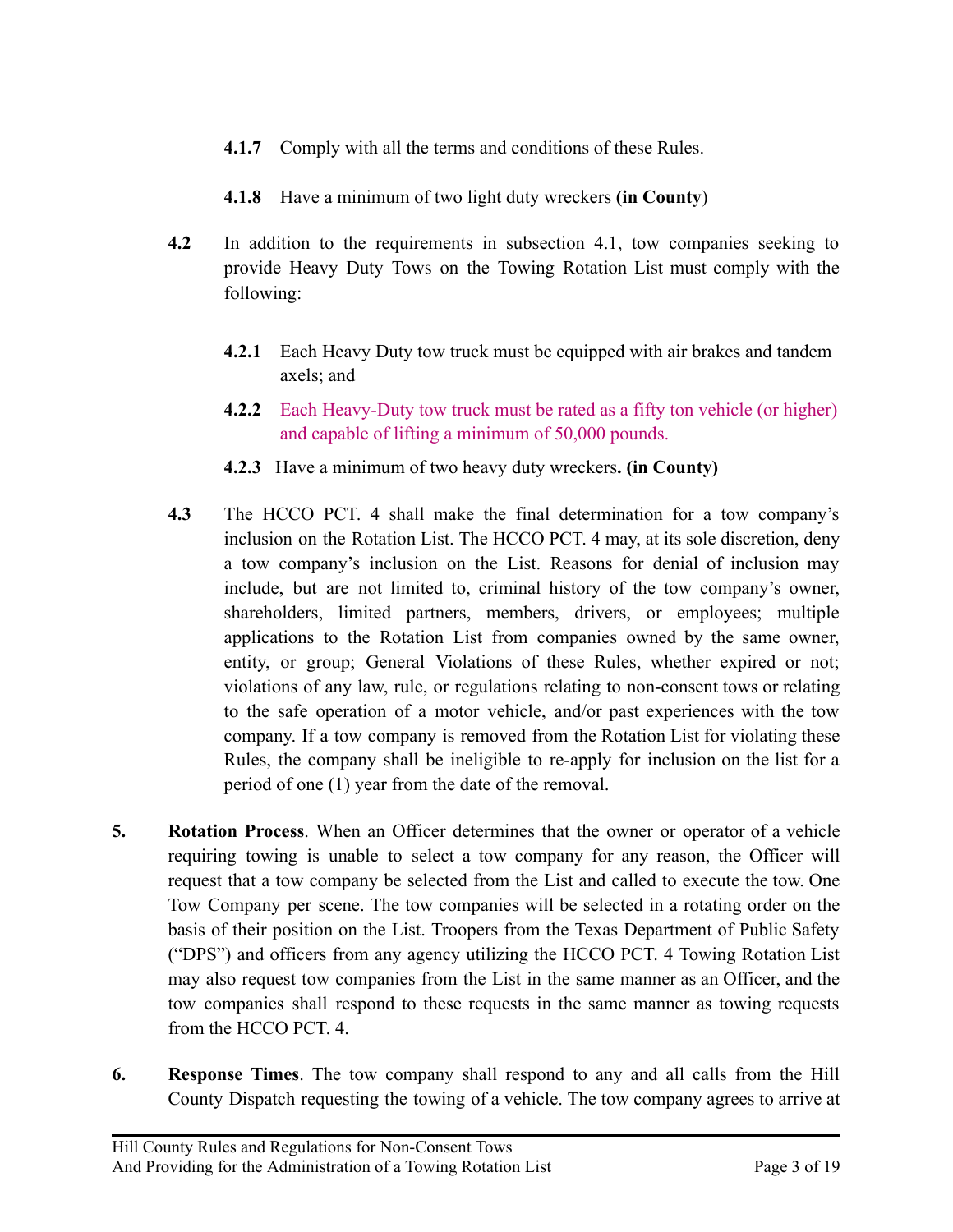the scene, under normal conditions, within **Forty-Five (45) minutes** after receiving the call.

- **7. Failure to Respond Promptly**. If the tow company fails to appear at a scene in response to a request from the Hill County Dispatch within the designated Response Time, the Officer making the request may, at his or her sole discretion, continue to wait for the dispatched tow truck or cancel the request and call the next tow company on the List. The Officer may consider factors such as the estimated delay in the arrival of the tow company, any unusual conditions or equipment needs, and the best interests of public safety. The Tow Company must notify Hill County Dispatch with an updated ETA if response time will be exceeded.
- **8. Attempts to Contact**. The Hill County Dispatch will only attempt to contact the tow company for **five (5) minutes** before calling the next tow company on the List. If the tow company cannot respond to a call promptly, it shall immediately notify the Hill County Dispatch, which will then call the next tow company on the List. A failure to respond during the initial five (5) minute period may be considered a General Violation of these Rules.
- **9. No Direct Response without Request**. The tow company may not respond to a scene unless the tow company is requested through the Rotation List by an Officer.
- **10. Additional Trucks**. If the tow company determines that an additional tow truck is needed at a scene, the tow company shall request that the Officer consent to the provision of an additional truck. If the Officer consents to an additional truck, the tow company will either provide the additional truck or request that the Officer call the next tow company on the Rotation List for an additional truck.
- **11. Impound Sheets**. The requesting Officer shall complete an impound form (sheet) at the scene for each vehicle towed from the scene. The tow company's driver shall verify the inventory and sign the impound form acknowledging receipt of the vehicle. The tow company will receive a copy of the impound form.
- **12. Vehicle Storage and Release**. THE TOW COMPANY ASSUMES FULL RESPONSIBILITY AND LIABILITY FOR A VEHICLE ONCE THE IMPOUND FORM (SHEET) FOR THAT VEHICLE HAS BEEN SIGNED BY THE TOW COMPANY'S DRIVER. THE COMPANY MUST BE AVAILABLE TO RELEASE A VEHICLE, ON WHICH THERE ARE NO HOLDS, SEVEN (7) CALENDAR DAYS A WEEK DURING THE HOURS OF OPERATION AS POSTED AT THE VEHICLE STORAGE FACILITY. NO VEHICLE SHALL BE STORED AT NOR RELEASED TO ANY STORAGE FACILITY OTHER THAN THE TOW COMPANY'S SPECIFIED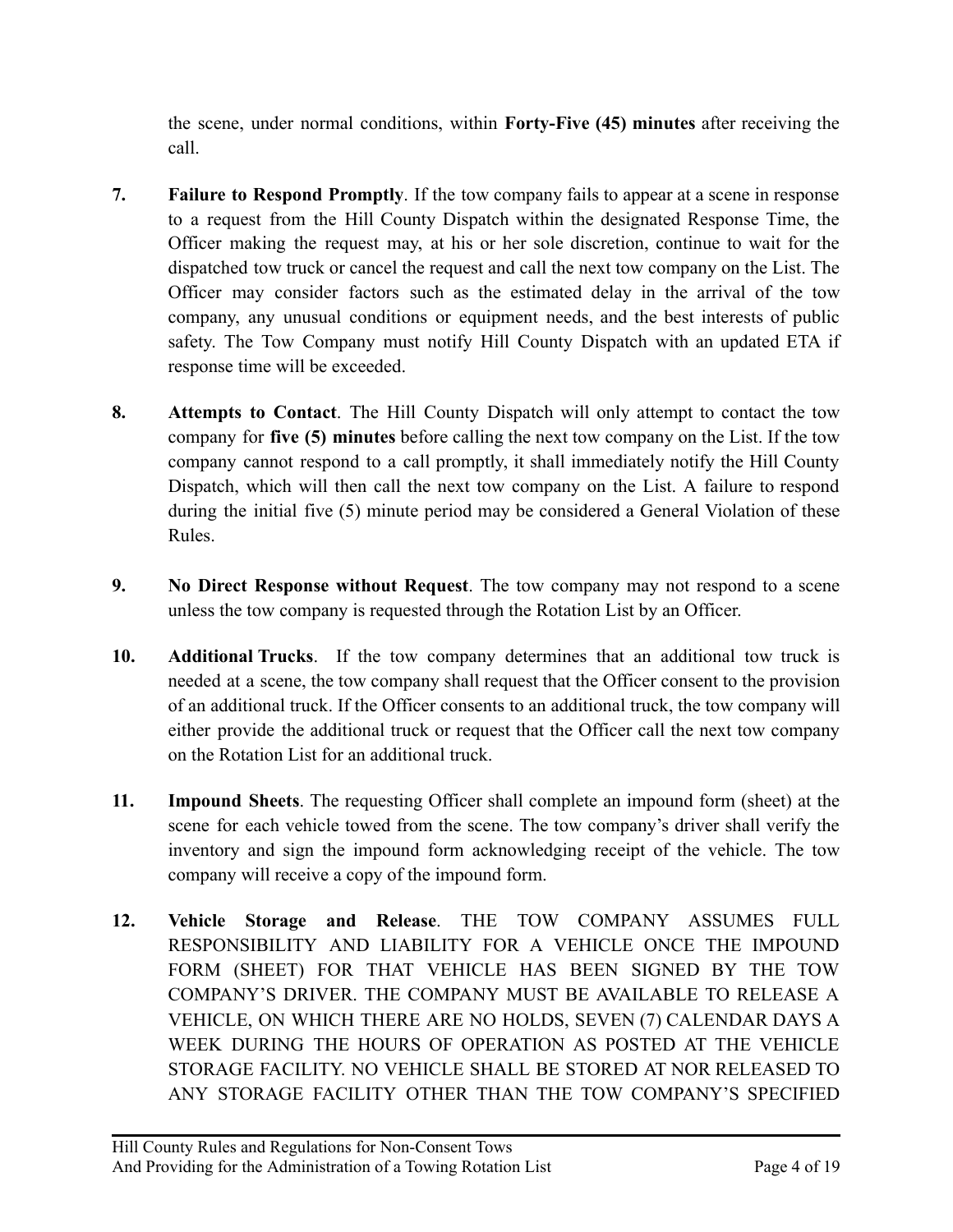VEHICLE STORAGE FACILITY, WHICH SHALL BE SET OUT IN THE APPLICATION FORM ATTACHED HERETO AS **EXHIBIT "C**.**"**

**It will be the responsibility of the Investigating Officer to notify the Tow Company when a hold is removed from the vehicle. The notification shall be by electronic notification i.e. E-mail.**

- **13. Actions of Tow Company**. The tow company is solely responsible for towing vehicles in a professional manner and in full compliance with relevant local, state, and federal laws and regulations, including, but not limited to, the Texas Transportation Code, the Texas Occupations Code, the Texas Administrative Code, and rules adopted by the Texas Department of Licensing and Regulation (referred to herein as "TDLR"). Hill County and the HCCO PCT. 4 assume **NO** responsibility or liability for the actions of the tow company.
- **14. Indemnification**. BY EXECUTION OF THE APPLICATION FORM ATTACHED HERETO AS **EXHIBIT "C,"** EACH TOW COMPANY AGREES TO **INDEMNIFY AND HOLD HARMLESS** HILL COUNTY, ITS OFFICIALS, AGENTS, REPRESENTATIVES, EMPLOYEES, OFFICERS, AND REPRESENTATIVES FROM EVERY PENALTY, CAUSE OF ACTION, CLAIM, LOSS, COST, DAMAGE, REASONABLE ATTORNEY'S FEES, LIEN AND/OR EXPENSE ARISING OUT OF OR RESULTING FROM THE PERFORMANCE OF A NON-CONSENT TOW BY TOW COMPANY, ITS AGENTS, EMPLOYEES, OFFICERS, OR REPRESENTATIVES. HILL COUNTY AND ITS OFFICIALS, AGENTS, REPRESENTATIVES, EMPLOYEES, OFFICERS, AND REPRESENTATIVES SHALL NOT BE LIABLE FOR DAMAGES TO TOW COMPANY ARISING FROM ANY ACT OF ANY THIRD PARTY. TOW COMPANY FURTHER AGREES TO **INDEMNIFY AND HOLD HARMLESS** HILL COUNTY AND ITS OFFICIALS, AGENTS, REPRESENTATIVES, EMPLOYEES, OFFICERS, AND REPRESENTATIVES FROM AND AGAINST ALL CLAIMS OF WHATEVER NATURE ARISING FROM ANY NEGLIGENT ACT, OMISSION OR NEGLIGENCE OF TOW COMPANY, OR TOW COMPANY'S CONTRACTORS, LICENSEES, AGENTS, SERVANTS, OR EMPLOYEES, OR ARISING FROM ANY ACCIDENT, INJURY, OR DAMAGE WHATSOEVER CAUSED TO ANY PERSON OR TO THE PROPERTY OF ANY PERSON OCCURRING DURING A NON-CONSENT TOW, OR ARISING FROM ANY ACCIDENT, INJURY, OR DAMAGE OCCURRING ON TOW COMPANY'S PREMISES AND/OR VSF.
- **15. Authority of Officer at Scene**. The Officer in charge at a scene requiring a tow may take any and all legal steps necessary to ensure public safety including, but not limited to: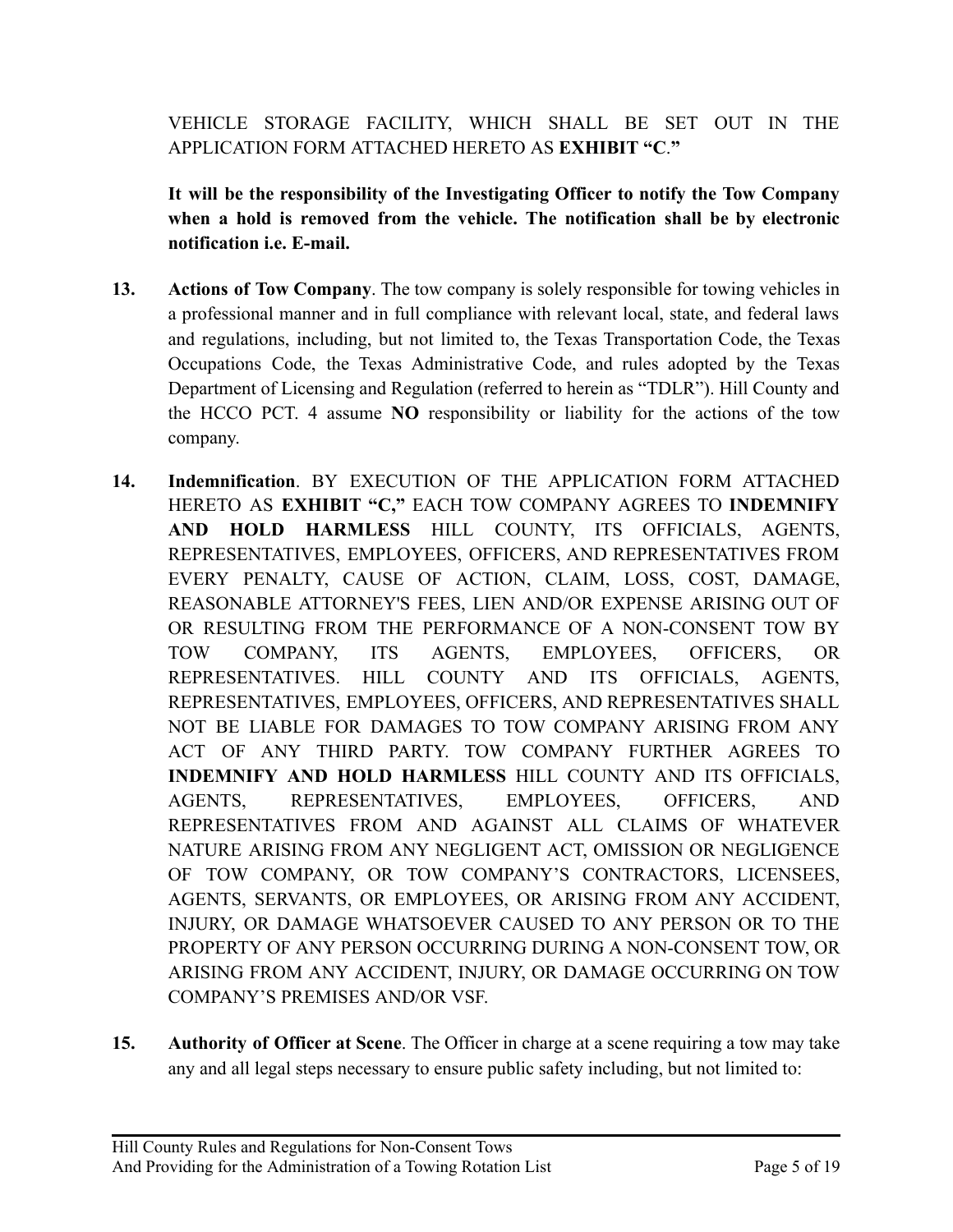- (A) Directing that any vehicle be taken to impound lots owned or used by Hill County;
- (B) Directing that any vehicle be delivered to a specific location; or
- (C) Excluding any person from an investigation area who, in the opinion of the Officer, may hinder an investigation or endanger public safety.
- **16. Responsibility for Clean-Up.** The tow company shall remove all wreckage and debris from a collision scene, except for placarded hazardous waste. The tow company shall use the utmost care and caution to avoid destruction or contamination of anything that may be of evidentiary value.
- **17. Towing Fees.** The tow company may not charge more than the basic towing service fees set forth in **Exhibit "B,"** which is attached hereto and incorporated herein for all purposes, unless explicitly authorized. Hourly rates for time worked of less than an hour may be rounded up to the next quarter hour. The tow company agrees that it will not be compensated for any additional expenses or towing fees that result due to acts or omissions of the tow company, such as additional expenses or towing fees that result from the tow company's failure to provide standard towing equipment on a responding truck. The tow company may charge a towing fee for an additional truck if the scene requires an additional tow truck and the Officer in charge of the scene consents to the tow company's provision of an additional truck, as set forth above. If a tow truck responds to a call and is unable to perform the tow due to its own acts or omissions, it shall not be entitled to any compensation, and its failure may be considered a General Violation.
- **18. Consent Tows**. If the tow company reports to a scene at the request of the Hill County Dispatch and the owner or driver requests that the vehicle be towed to the location of their choice, the tow becomes a "consent tow" and the Towing Fees set forth in **Exhibit "B"** shall not apply (See Chapter 2308 of the Texas Occupations Code).

## **19. Violations and Penalties**.

- **19.1 General Violations**: Any violation of these Rules shall be considered a "General Violation," including but not limited to the following:
	- **(A)** Late response to a call unless it is deemed excused by the HCCO PCT. 4;
	- **(B)** Any violation of these Rules;
	- **(C)** Any vehicle equipment violation;
	- **(D)** Transporting a vehicle to a VSF other than the VSF identified in the application for placement on the Rotation List;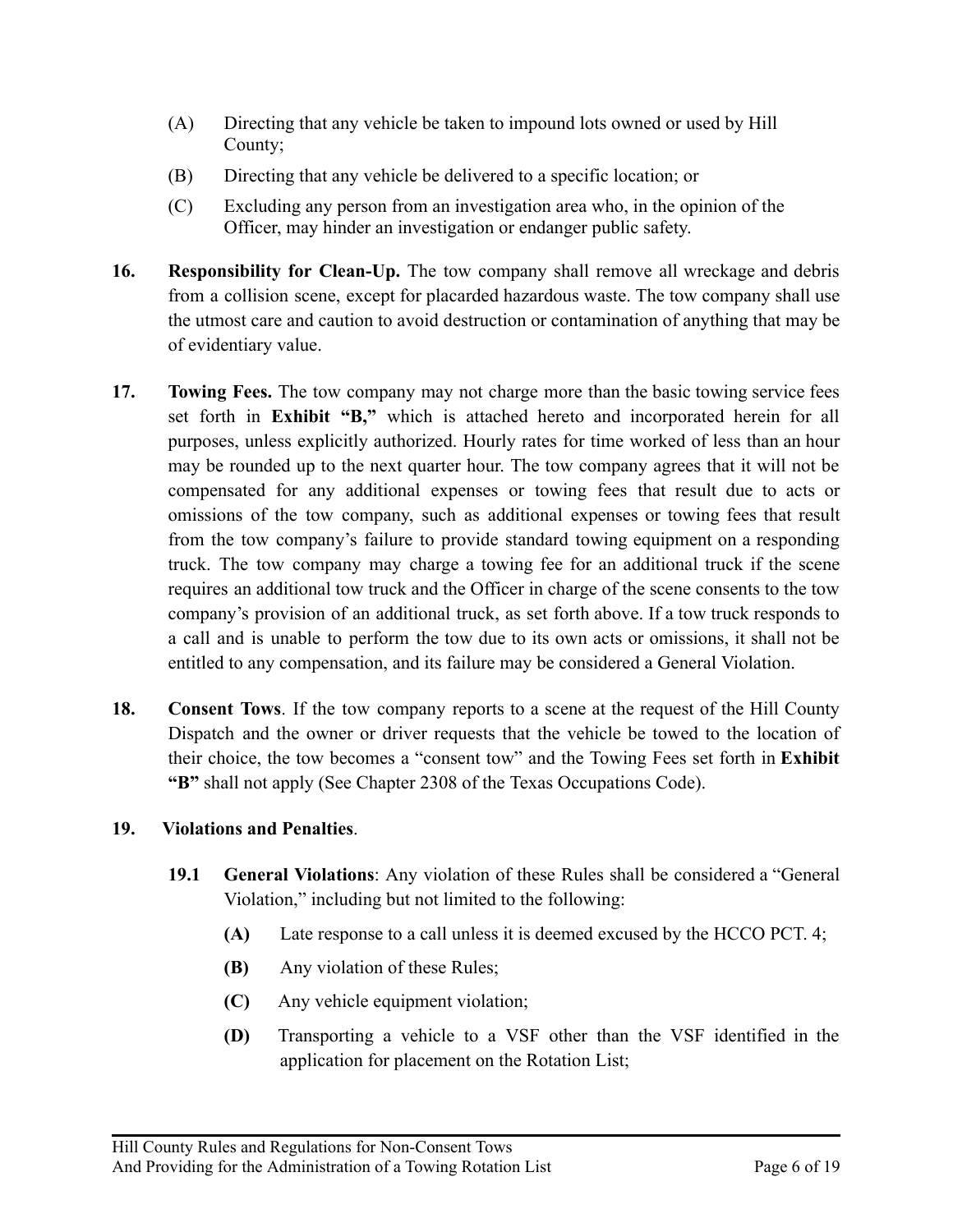- **(E)** Any moving violation committed while operating a commercial vehicle, including any tow truck;
- **(F)** Any TDLR violation;
- **(G)** Failure to display a Hill County Permit and/or failure of a driver to carry on his/her person a TDLR-Incident Management Operator ID card;

## **All Personal TDLR License must be submitted electronically. New Hires, effective date of hire. Terminated employees, date of termination.**

- **(H)** Charging fees for a non-consent tow in excess of the fees set forth in these Rules; and/or
- **(I)** Failure to answer a call, failure to timely respond to a call, or refusing to respond to a call may, at the sole discretion of the HCCO PCT. 4, be considered as a violation, after considering the reasons for the delay or refusal.
- **19.2 Penalties for General Violations**: Except as expressly stated otherwise herein, the following penalties, at a minimum, shall apply if the tow company is found to have committed a General Violation of these Rules. For the purposes of the enhanced automatic penalties below, violations expire twelve (12) months after the date of the violation. However, if a tow company develops a pattern of violations, the HCCO PCT. 4 may consider expired violations as a reason to deny an applicant a permit or placement on the Rotation List, including a renewal of a permit or placement on the Rotation List. HCCO PCT. 4 may impose similar penalties on an individual driver/operator by suspending or revoking his or her ID Card. Any penalties contained in these Rules are concurrent with other laws, and nothing in these Rules will prevent the enforcement of other civil, criminal, or administrative penalties against tow companies and/or drivers.
	- **(A)** first and second violations = written reprimand and correction of the violation (i.e. restitution of over-charged fees or correcting an equipment violation);
	- **(B)** third violation = automatic thirty (30) day suspension of the tow company;
	- **(C)** fourth violation = automatic sixty (60) day suspension of the tow company; and
	- **(D)** fifth violation = removal of the tow company from the Rotation List.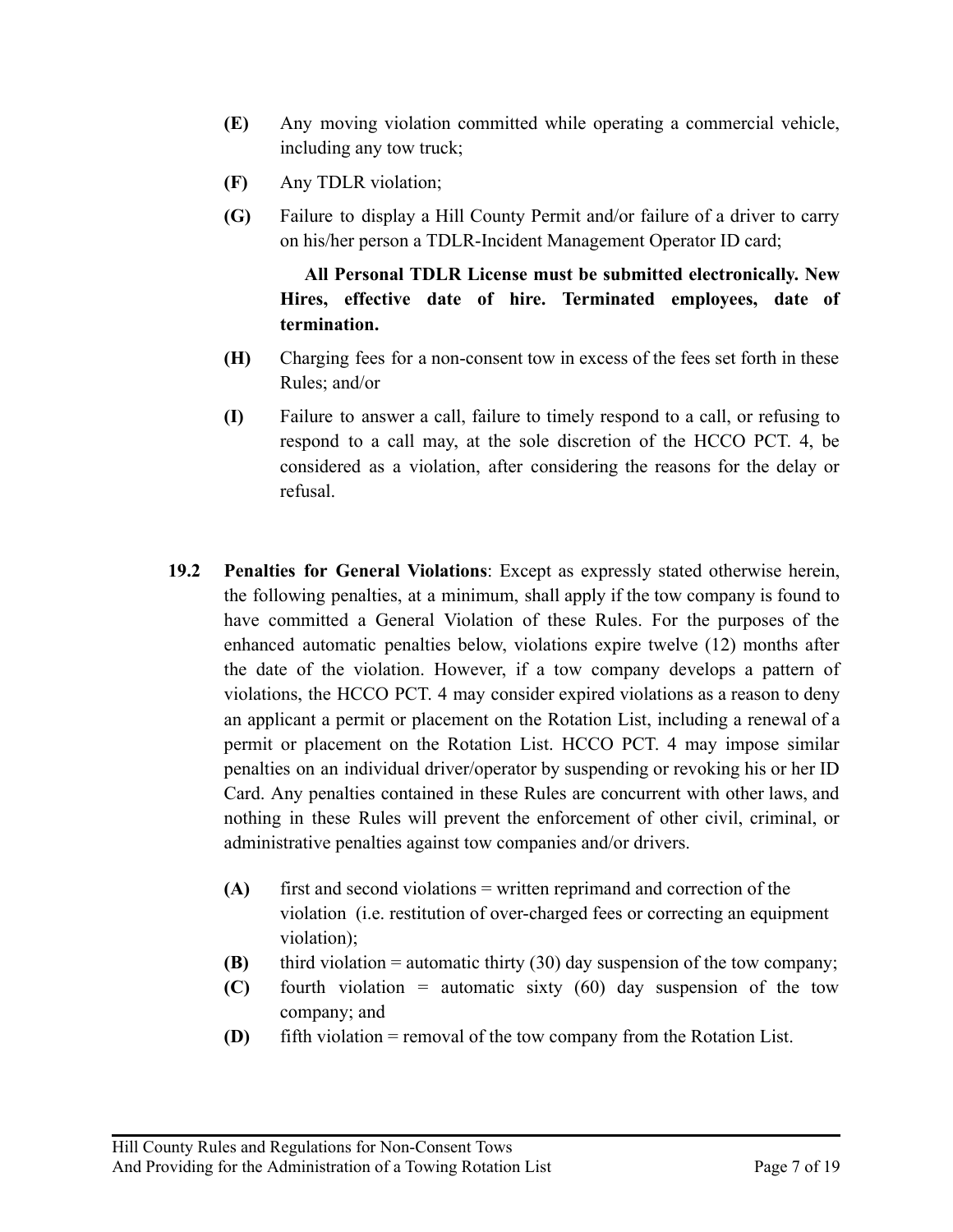An Officer may also refuse to allow a tow truck or driver to respond to a Towing Rotation List call if a General Violation is observed. *Example: A driver who arrives in a truck with a safety violation, without a visible permit displayed, or without possession of an ID card may, in the Officer's discretion, be denied access to the scene and skipped on the Towing Rotation List, and the next tow company on the Towing Rotation List may be contacted.*

- **20. Payment**. The operator of a tow company and/or VSF shall, at a minimum, accept payment by an electronic check, debit card, and credit card for any charge.
- **21. Inspections**. The HCCO PCT. 4 may inspect any place of business, tow truck, or VSF utilized by a tow company on the Towing Rotation List. The HCCO PCT. 4 shall create standardized forms to use for inspections of tow trucks and VSFs. If a truck or VSF fails an inspection, the HCCO PCT. 4 shall provide (by hand deliver, mail, or other means) written notice of the reason for the failure. The HCCO PCT. 4 may modify or amend any forms as it deems necessary.
- **22. Notice Required for Changes in Location or Ownership**. In the event the tow company changes location of a place of business, location of a VSF, or there is a change in the ownership of a tow company or VSF, the tow company shall be responsible for providing written notice to the HCCO PCT. 4 within seventy-two (72) hours of such event.
- **23. Complaints**. A copy of any complaint received by the tow company from any source related to the Rotation List or a Rotation List non-consent tow shall be forwarded to the HCCO PCT. 4 Constable within ten (10) calendar days of the tow company's receipt of same. The copy of such complaint shall not be forwarded to Hill County Dispatch or to Officers on the scene.
- **24. Investigation of Complaints, Removals and Suspensions**. The HCCO PCT. 4 Constable or his designee, will investigate all complaints against the tow company. All suspensions or removals from the Rotation List will be reviewed by the Constable of the HCCO PCT. 4. HCCO PCT. 4 will send notice of any suspension or removal from the Rotation List to the tow company by certified mail to the tow company's address as it appears on the tow company's Application or subsequent filing.
- **25. Appeal Process**. A tow company may appeal a denial of permit, suspension from the Towing Rotation List, termination from the Towing Rotation List, or a General Violation (collectively, an "adverse action") by following the procedure below.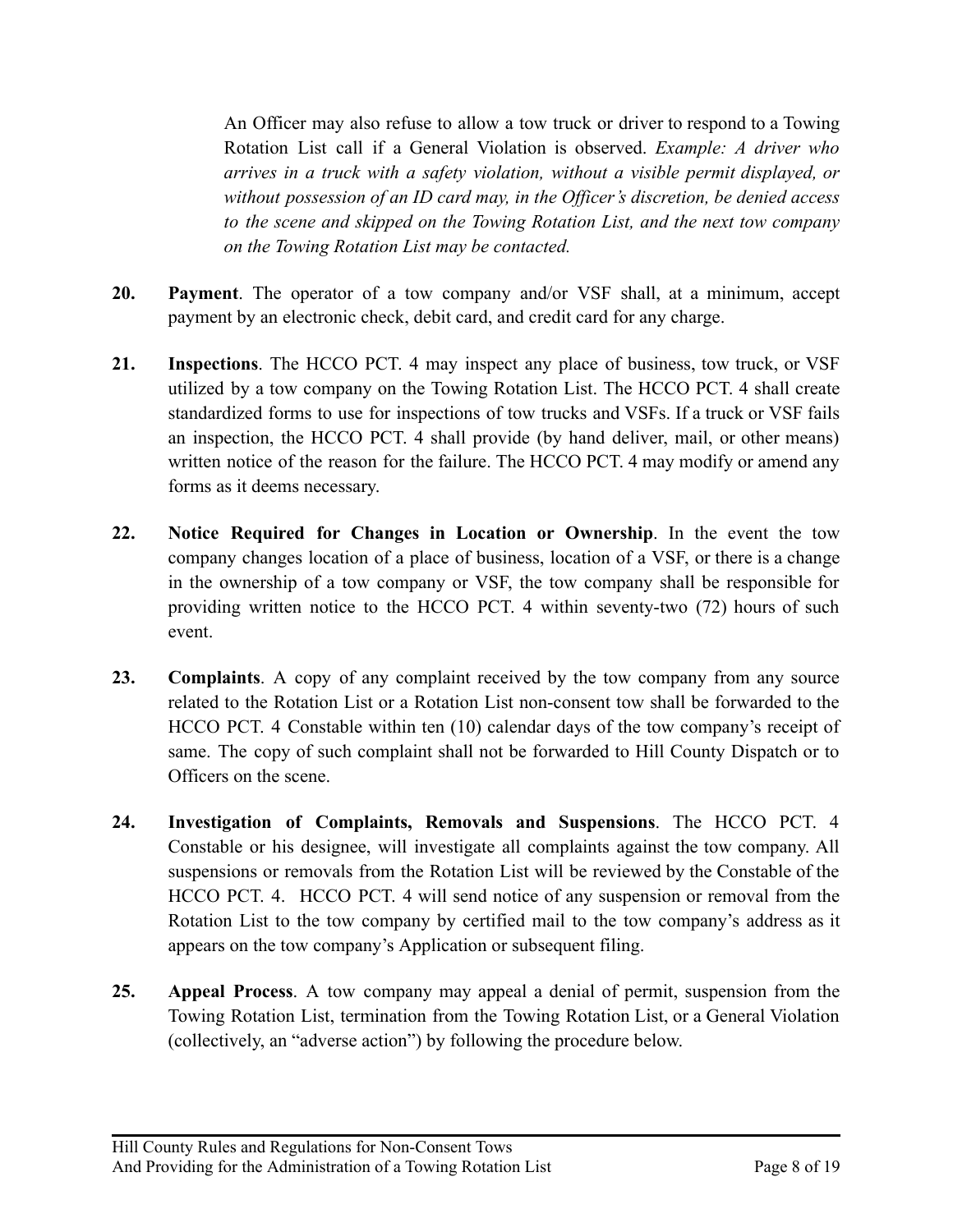**25.1 Notice of Appeal**. The tow company may, within ten (10) calendar days from the date of the tow company's receipt of a notice of the adverse action, submit a written Notice of Appeal. The Notice of Appeal shall contain sufficient information for the Hill County Disciplinary Committee to consider the matter with or without a hearing. The Notice of Appeal shall be sent by **certified mail, return receipt requested** to:

## HILL COUNTY CONSTABLE'S OFFICE PCT. 4 ATTN: TOWING COMPLIANCE UNIT 200 E. FRANKLIN HILLSBORO,TX 76645

- **25.2 Appeal to Hill County Disciplinary Committee**. The Hill County Disciplinary Committee may hold a hearing or make a determination based on the documents submitted by the Constable and the tow company. The Hill County Disciplinary Committee shall consist of: Sgt. TX DPS or designee, Sheriff or designee, and a Hill County Commissioners Court Representative. The Committee may operate as a standing committee or as an *ad hoc* committee..
- **25.3 Final Appeal to Hill County Commissioners Court**. In the event that the Hill County Disciplinary Committee sustains the adverse action, a final appeal may be had by the tow company before the Hill County Commissioners Court. In order to perfect the final appeal before the Hill County Commissioners Court, the tow company must submit a written request for a final appeal hearing, within ten (10) calendar days from the date of the Committee's decision, to the Hill County Judge by certified mail, return receipt requested at the following:

HILL COUNTY JUDGE RE: TOWING COMPLIANCE APPEAL 80 N Waco St. HILLSBORO, TEXAS 76645

**25.4 Lapse of Appeal Right**. In the event the tow company fails to perfect its appeal pursuant to the time periods and requirements set forth above, the tow company's appeal rights shall cease and the adverse action shall become final. The time limits and other requirements shall be strictly construed and enforced. Failure to pursue all available appeals in a timely manner shall be deemed a failure to exhaust administrative remedies.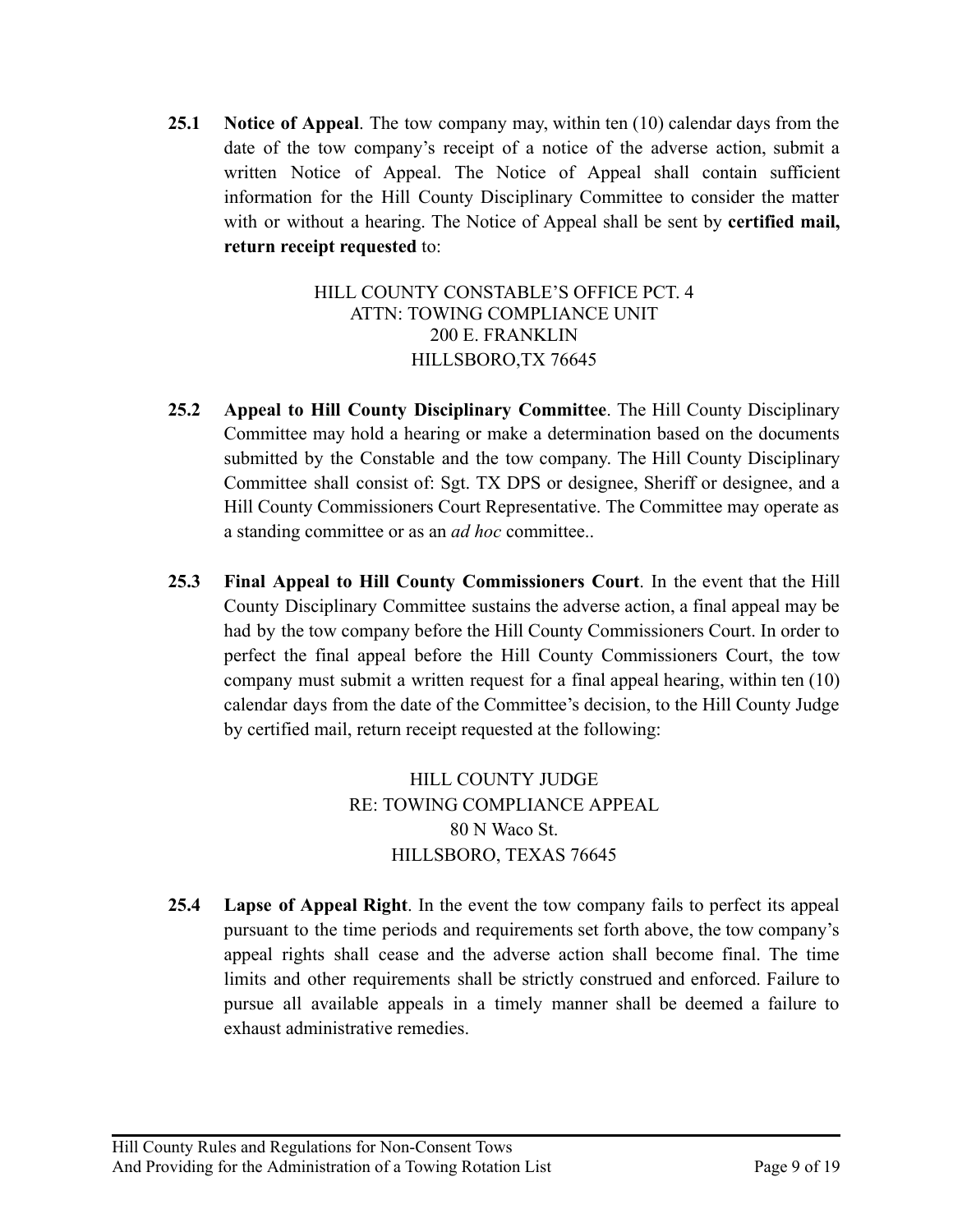- **26. Recordkeeping.** All permit holders must maintain records, including tow slips, in accordance with the Texas Administrative Code. HCCO PCT. 4 must be allowed to inspect these records at any time.
- **27. Contact Numbers**. The tow company shall provide the HCCO PCT. 4 with current phone numbers for weekday and after-hours calls. A failure to provide a good phone number will result in the tow company being skipped on the Rotation List and may constitute a General Violation.
- **28. Documentation**. The tow company shall provide all documentation referenced in the Application at the time of submitting an Application. In the event that the information in the documents provided to the HCCO PCT. 4 becomes stale or outdated, the tow company shall immediately (and in no event more than seventy-two (72) hours) provide updated documentation to the HCCO PCT. 4. This includes, but is not limited to, a duty to update proof of insurance, ownership information, and Driver ID Forms.
- **29. Notification of Changes in Rules**. The HCCO PCT. 4 will notify all tow companies on the Towing Rotation List, in writing, of any changes, amendments or modifications to these Rules. The tow company has a duty to notify the HCCO PCT. 4, in writing, within seventy-two (72) hours of any changes in the information provided in **Exhibit "C."**
- **30. Authority to Remove Vehicle from Roadway**. These Rules do not limit in any manner the authority of Hill County or the HCCO PCT. 4 to remove a vehicle from a public roadway or any other location in accordance with State Law or the discretion of the Officer(s) at the scene.
- **31. Authority to Act on Behalf of Tow Company**. The individual providing the information and executing **Exhibit "C"** on behalf of the tow company shall be duly authorized by the tow company to agree on behalf of and legally bind the tow company.
- **32. Effective Period of Rules**. These Rules shall apply to all tow's initiated on or after January 1, 2023 and shall continue in full force and effect until otherwise amended or terminated by order of the Hill County Commissioners Court.
- **33. Amendments and Termination**. The provisions of these Rules may be amended at any time by the Hill County Commissioners Court, at its sole discretion. In the event these Rules are amended, the HCCO PCT. 4 shall provide the tow company with an amended version of these Rules. The tow company must sign and return an acknowledgement of any amendments to the HCCO PCT. 4 within ten (10) calendar days of receiving notice of such amendments in order to remain on the Rotation List under the new amended version of these Rules. The Hill County Commissioners Court reserves the right to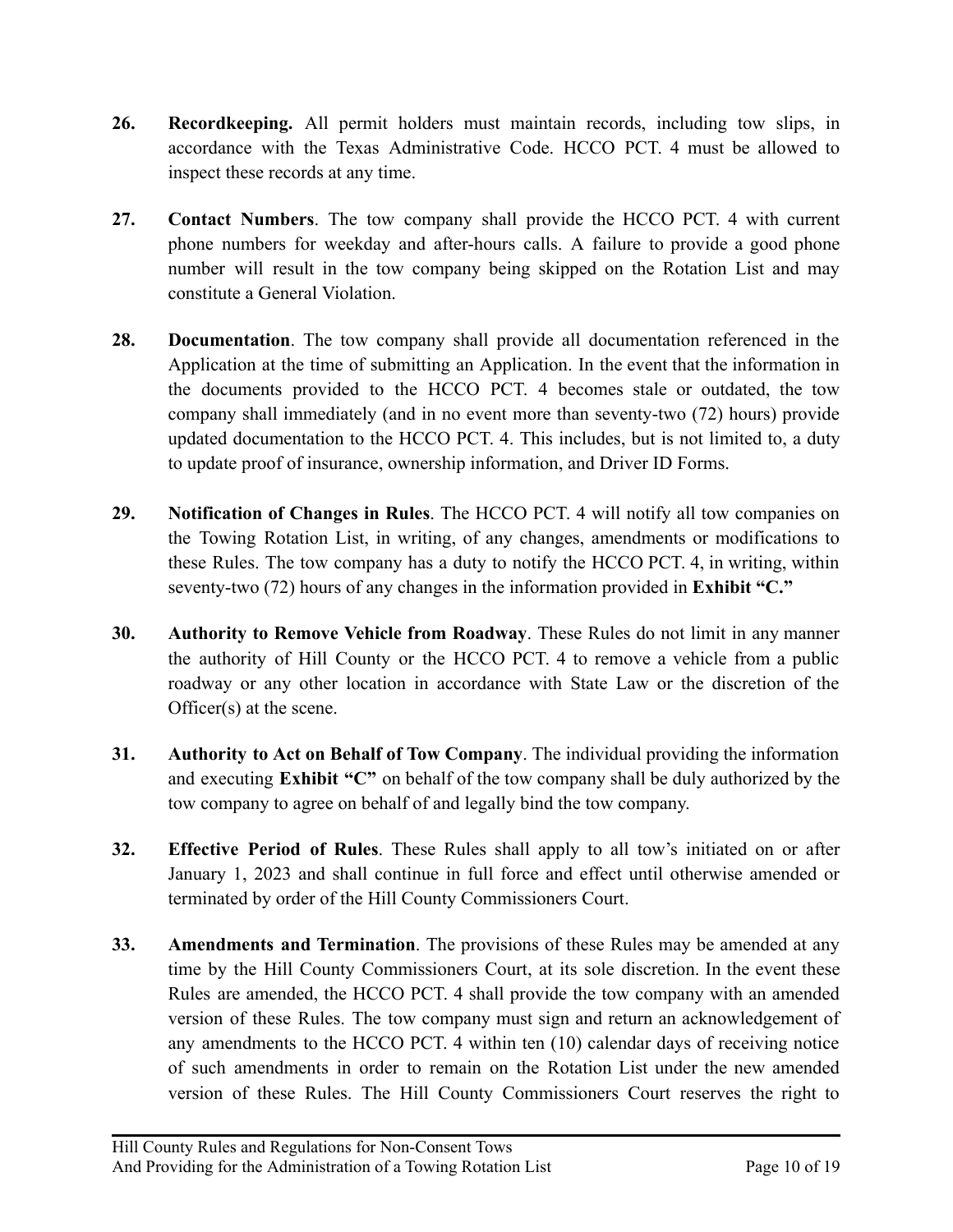terminate these Rules and any Rotation Lists at any time for any cause without liability. The HCCO PCT. 4 may develop internal policies and procedures to facilitate the administration of these Rules as long as they are not inconsistent with these Rules.

- **34. Assignment**. The tow company may not assign, in whole or in part, any permit, license, or placement on the Towing Rotation List without the prior written consent of the HCCO PCT. 4.
- **35. No Agency Relationship**. The tow company hereby agrees and acknowledges that it shall act in an individual capacity and not as agents, employees, partners, joint venturers or associates of Hill County, its officials, agents, offices, departments, representatives, employees, or officers. The employees or agents of the tow company shall not be deemed or construed to be the employees or agents of Hill County for any purposes whatsoever. The tow company shall be responsible for providing all necessary unemployment and workers' compensation insurance for the tow company's employees.
- **36. No Waiver of Immunities**. Nothing in these Rules shall be construed to waive any immunity from suit or immunity from liability enjoyed by Hill County or its past or present officers, employees, or agents.
- **37. Compliance with Laws**. The tow company shall comply with all federal, state, and local laws, statutes, ordinances, rules and regulations, and the orders and decrees of any courts or administrative bodies or tribunals in any matter affecting its performance of tows under these Rules, including, without limitation, Worker's Compensation laws, minimum and maximum salary and wage statutes and regulations, licensing laws and regulations. When required, the tow company shall furnish the HCCO PCT. 4 with certification of compliance with said laws, statutes, ordinances, rules, regulations, orders, and decrees above specified. This includes compliance with the Texas Administrative Code regulations regarding tow trucks as well as the Federal Motor Carrier Safety Administration. The tow company shall ensure that the tow complies with vehicle weight limits, lighting requirements, and other safety equipment. Nothing in these Rules are intended to limit, supersede, or abrogate any other applicable law, rule, or regulation.
	- **37.1. Additional Regulations.** A violation of any of the following regulations constitutes a General Violation of these Rules and may be grounds for further discipline, including removal from the Towing Rotation List. A tow company, operator, and/or driver:
		- 1) Shall not equip a truck with a scanner or two way radio capable of transmitting on any law enforcement frequency;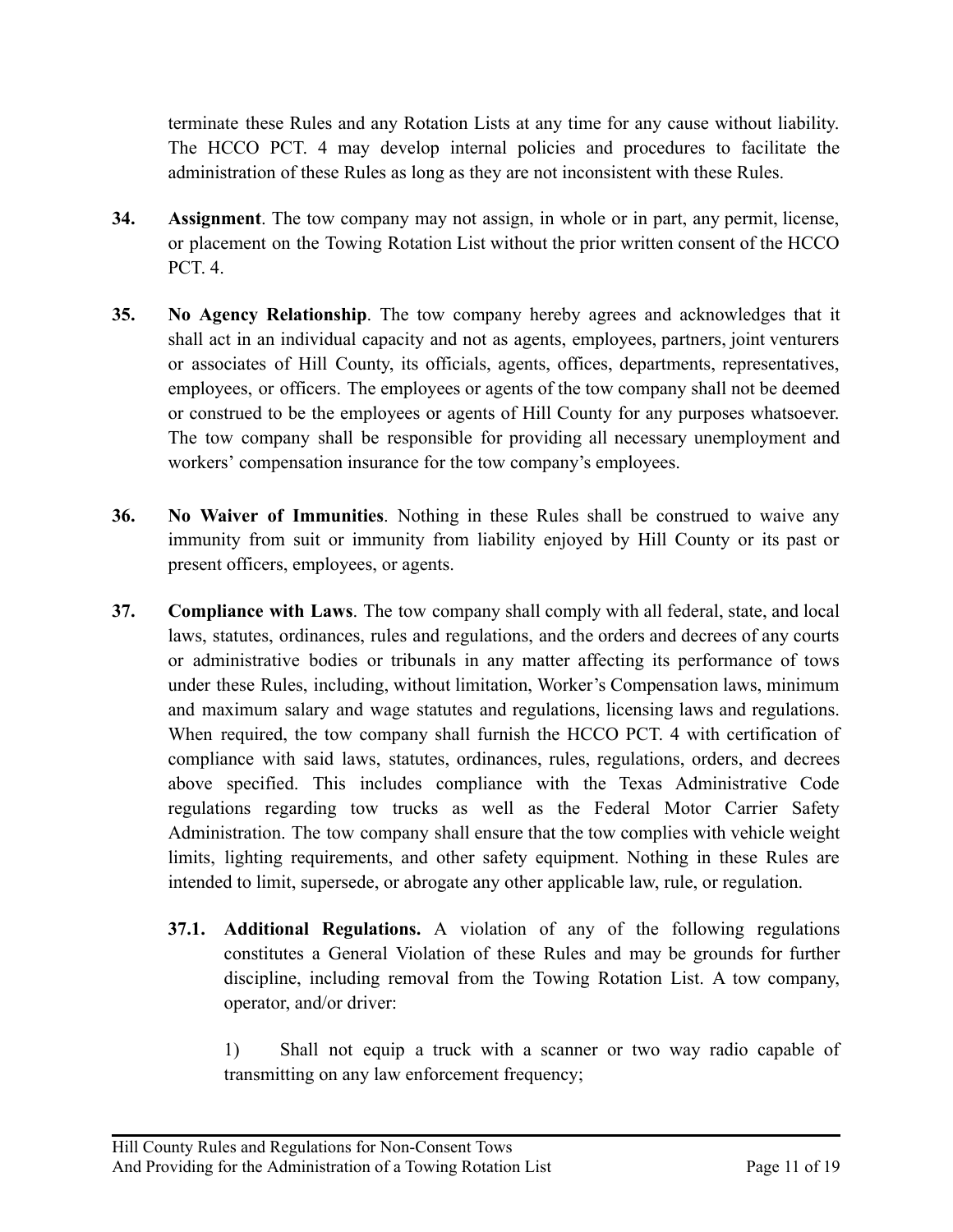2) Shall not equip a truck with a radar detector or other instrument designed to detect speed-measuring equipment;

3) Shall not perform any tow without using safety chains or use a tow truck to carry more weight that it is permitted to carry;

4) Shall not possess any alcohol, illegal substance, or firearm in a tow truck. However, a driver licensed to carry a handgun may conceal a handgun in the tow truck if he provides a copy of his CHL or LTC to the HCCO PCT. 4 prior to doing so. Under no circumstances may a driver wear, carry, or brandish a firearm at a law enforcement scene;

5) Shall ensure the safety of all persons and property present at the scene while loading, moving, and towing a vehicle. This includes a duty to divert traffic if necessary and a duty to ensure proper clearances and buffers are observed. All nonessential persons must remain at a safe distance at all times. Damage to property or injury to a person caused by a failure to observe state, local, and federal law as well as failure to observe industry standards regarding safety shall be considered a general violation of these Rules and may be grounds for removal from the Towing Rotation List;

6) Shall transport the vehicle to a VSF identified in its application unless otherwise directed by law enforcement or the vehicle owner;

7) Shall park at least one hundred (100) feet from a law enforcement scene until directed otherwise by the officer in charge of the scene. The driver will also be responsible for removing debris from the scene to ensure that the roadway is safe for passing vehicles and shall not touch any vehicle at a law enforcement scene without explicit permission to do so by the officer in charge of the scene;

8) Shall submit to an inspection of the tow truck if requested prior to performing a tow in response to a call from the Towing Rotation List;

9) Shall comply with all relevant regulations regarding the safe and lawful operation of the tow truck, including any recommendations of the vehicle manufacturer. This includes a duty to maintain the safety equipment on the tow truck, including the lights, brakes, windshield wipers, and tires; and

10) Shall comply with any lawful order of the officer in charge of the scene. This duty shall begin when the tow truck responds to a call and continues until the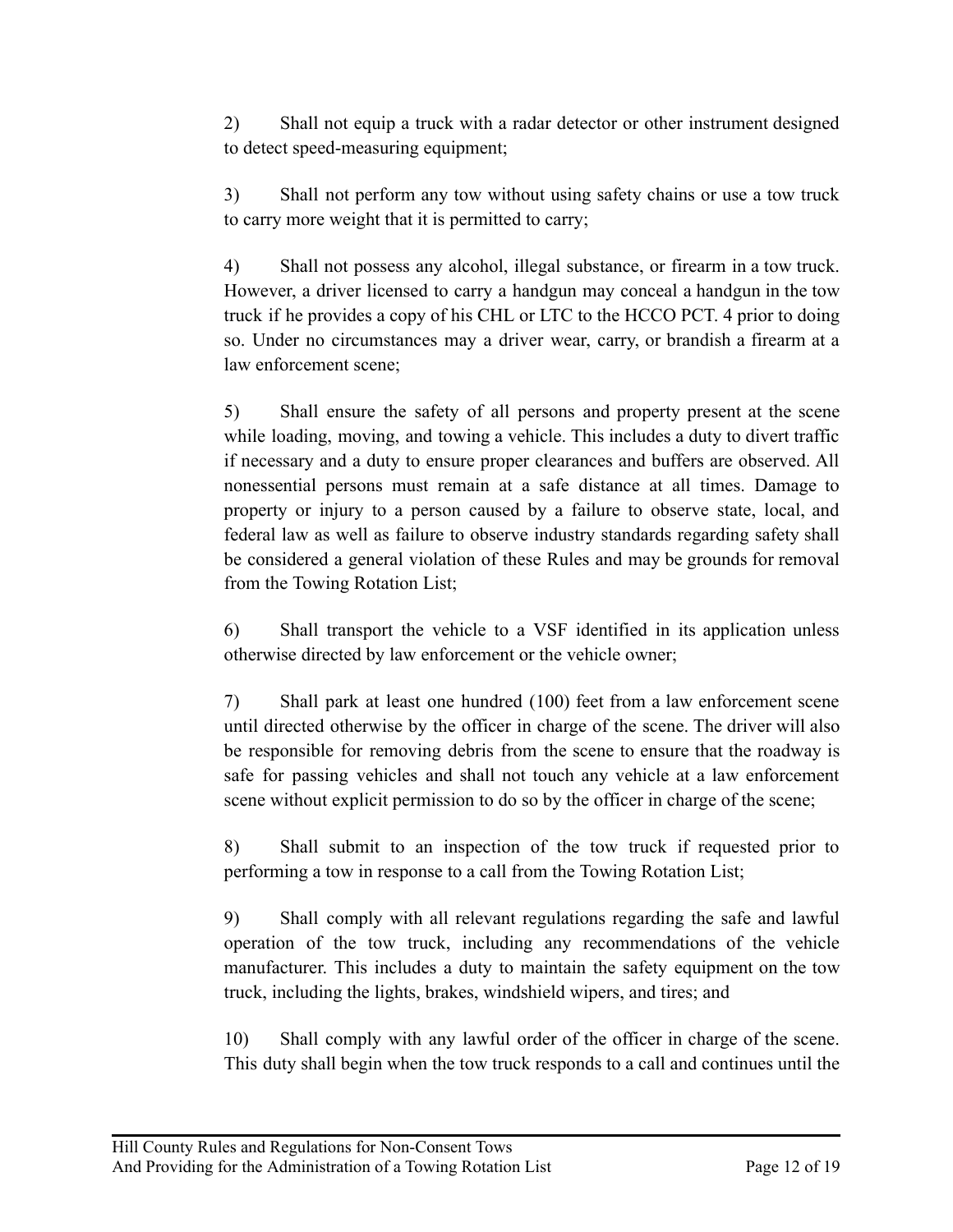vehicle being towed has been delivered to the appropriate VSF or other approved drop-off location.

- **38. Governing Law and Venue.** These Rules and all of the terms and conditions shall be construed, interpreted, and applied in accordance with and governed by and enforced under the laws of the State of Texas without reference to its conflicts of law provisions. A Hill County State District Court shall be the exclusive proper venue for any legal action arising from or related to Rules in which Hill County is a party.
- **39. Severability**. If any provision of these Rules shall be held invalid or unenforceable by any court of competent jurisdiction, such holding shall not invalidate or render unenforceable any other provision hereof, but rather these Rules will be construed as if not containing the particular invalid or unenforceable provision or provisions, and the rights and obligation hereunder shall be construed and enforced in accordance therewith. If any provision of these Rules is determined to be invalid or unenforceable, it is intended that such provision be reformed and construed in such a manner that will, to the maximum extent practicable, give effect to the intent of these Rules and be deemed to be validated and enforceable.
- **40. No Waiver.** The failure or delay of Hill County or the HCCO PCT. 4 to enforce, at any time or any period of time in accordance with TDLR and Hill County rules. Any of the provisions of these Rules shall not constitute a present or future waiver of such provisions nor the right of Hill County or the HCCO PCT. 4 to enforce each and every provision of these Rules. Furthermore, no term or provision hereof shall be deemed waived or excused unless such waiver or consent shall be in writing and signed by Hill County or the HCCO PCT. 4.
- **41. Prior Agreement, Rules and Regulations.** As of the Effective Date referenced herein below, these Rules shall replace and supplant all prior Hill County rules, regulations, representations or agreements, either oral or written, relating to the Towing Rotation List. These Rules do not replace or supplant any other law, rule, or regulation, whether it be state, local, or federal in nature.
- **42. Surrender of County Property.** All ID cards, vehicle permits and placards, and other tags created by Hill County to identify vehicles on the Towing Rotation List are County property and must be surrendered upon request. All expired Permits and ID Cards must be returned to the HCCO PCT. 4 within thirty (30) calendar days of the date of their expiration. A failure to surrender County Property may be considered a General Violation.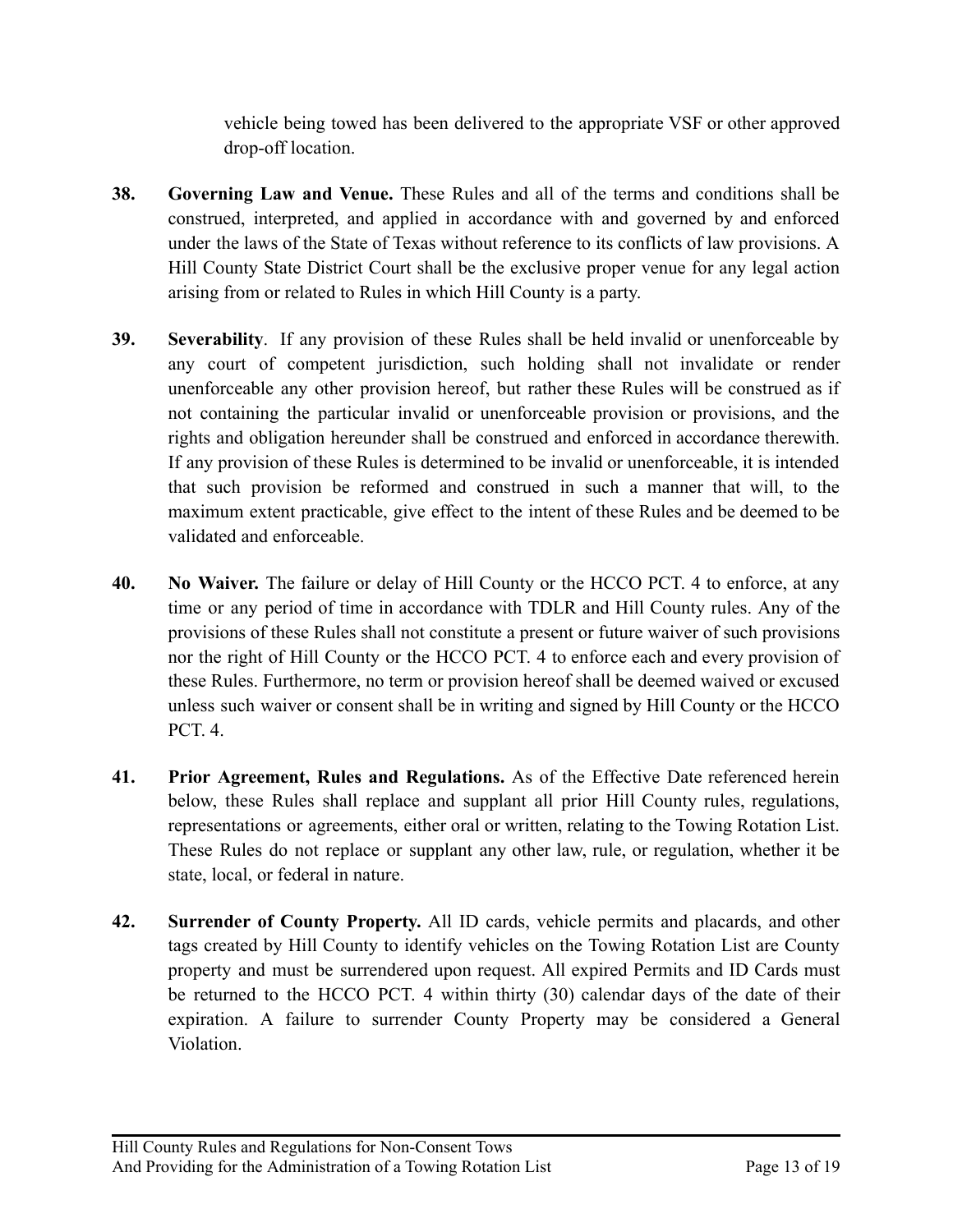- **43. Towing Permits.** Any tow truck responding to a call from the Towing Rotation List must prominently display a County-issued permit, markings as required by the Texas Occupations Code, and carry a vehicle-specific Tow Truck Cab Card issued by TDLR at all times. Lost, damaged, or destroyed permits must be reported to the County, and the tow company bears the cost of replacement. A Permit is not invalid solely because it has been damaged, but damaged Permits should be replaced if they are no longer readable. Permits are not transferable or assignable except upon written permission of the Hill County Hill County Constable's Office Pct. 4 or his designee. Any tow truck operator must also wear a tow operator identification card on a lanyard or attached to his clothing. Any false or misleading statement in an application for a Permit shall be grounds for immediate removal from the Towing Rotation List and, in the discretion of the HCCO PCT. 4, an indefinite ban on the company's eligibility to apply for future placement on the Rotation List.
	- **43.1. Application for a Permit.** A tow company seeking inclusion on the Towing Rotation List must submit a completed application on the form attached as **Exhibit "C"** to these Rules. By submitting the Application, the tow company is asserting that it is in compliance with these Rules, acknowledging the existence of these Rules, and agreeing to comply with these Rules at all times so long as it remains on the Towing Rotation List.
	- **43.2. Application Fee.** Any tow company submitting an application shall concurrently pay the Application Fee contained in the attached Fee Schedule.
	- 43.3. Permit Renewal. Each permit issued expires on the following December 31<sup>st</sup>. A tow company wishing to remain on the Towing Rotation List during the following calendar year must submit an application between October 1 and December 1. A failure to submit an application during the designated time may result in removal from the Rotation List or a lapse in the tow company's eligibility to receive calls from the Rotation List.
	- **43.4. Insurance Requirements.** Prior to the issuance of a Permit, the applicant shall provide proof of liability insurance to the HCCO PCT. 4. If, at any time, the insurance coverage changes or terminates, the tow company **shall provide notice to the HCCO PCT. 4 within twenty-four (24) hours of the change**, expiration, or termination. The notice shall include a new proof of liability coverage if applicable. Insurance must be sufficient to comply with all State laws regarding insurance of tow trucks. Proof of insurance must be carried in tow trucks at all times. A tow truck shall not participate in a tow from the Towing Rotation List if it cannot provide proof of current insurance, and a failure to present proof of insurance shall be considered a General Violation.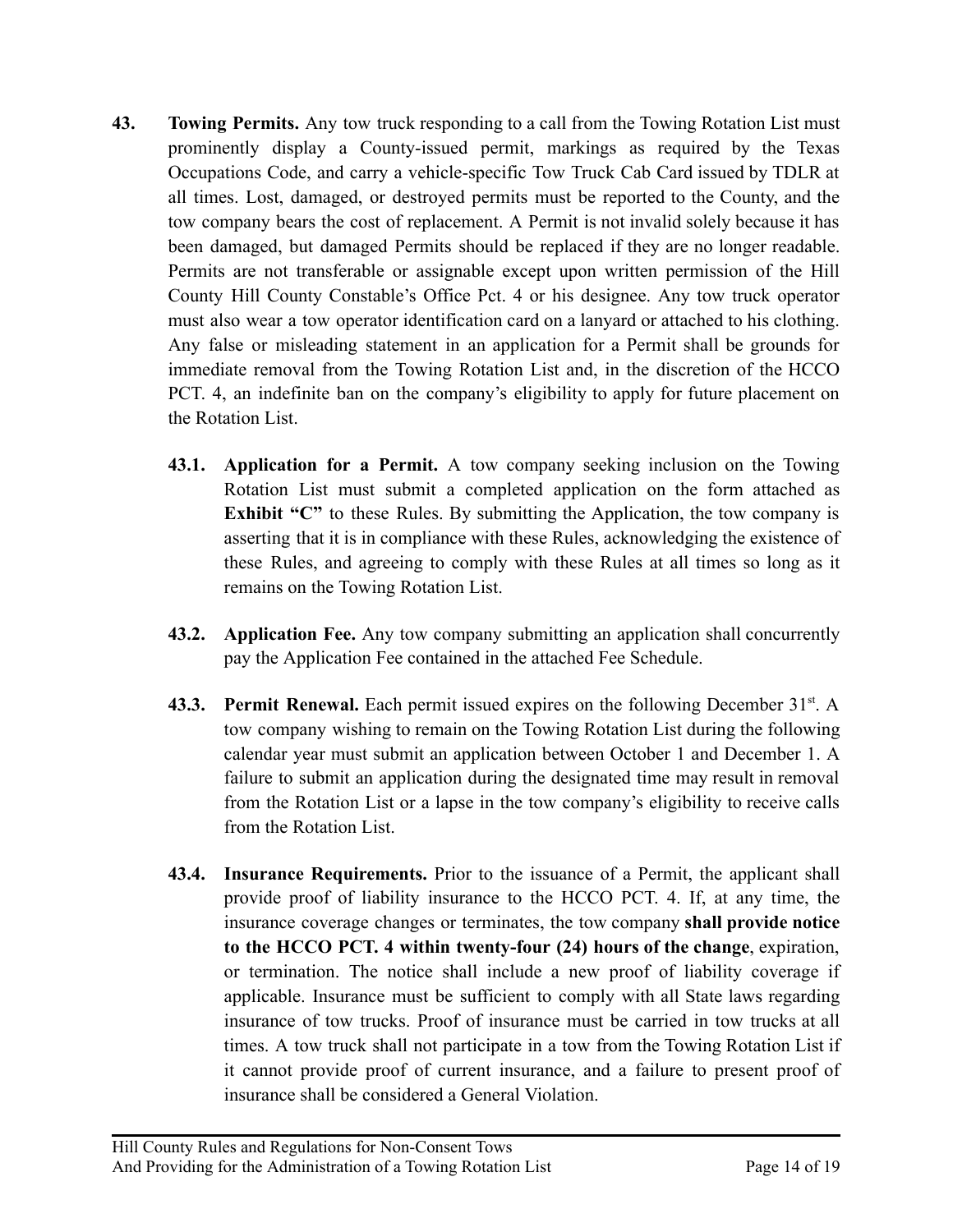- **43.5. Tow Operator Identification Card.** The operator of any tow truck responding to a call from the Towing Rotation List shall possess the TDLR ID Card.
- **43.6 Denial of Application.** The HCCO PCT. 4 may, within its discretion, deny a permit application based upon the totality of the circumstances, including any of the following:
	- **1) The criminal record of the applicant, including pending cases;**
	- **2) Past violations of these Rules, including expired violations;**
	- **3) Violation of other laws, rules, or regulations regarding tow trucks, VSFs, and traffic violations (including alcohol-related offenses);**
	- **4) Charging excessive fees;**
	- **5) Falsifying an application for a permit under these Rules; and**
	- **6) Violation of any other political subdivision's Rotation List Rules.**
- **44. Heavy Duty Tows.** All rules and regulations contained in these Rules apply to Heavy Duty Tows. A tow company is entitled to charge the "Heavy Duty Tow Fee" only in response to a call from the Hill County Dispatch specifically requesting a Heavy Duty Tow Truck.
- **45. Minimum Standards for a Vehicle Storage Facility (VSF).** A tow company is not eligible for placement on the Towing Rotation List unless it owns or contracts with a qualifying VSF. A qualifying VSF must comply with these Rules. A vehicle towed in response to a call from the Towing Rotation List must be taken to the VSF identified in the tow company's permit application.

**45.1 Compliance with other laws.** The VSF must be licensed through the State of Texas and must comply with all state, local, and federal laws, rules, and regulations.

**45.2 Inspection.** The VSF must submit to inspections by the HCCO PCT. 4 upon demand.

**45.3. Insurance.** The VSF must provide proof of insurance to the HCCO PCT. 4 and shall maintain insurance coverage that meets or exceeds all state requirements at all times. If there is any change, lapse, or termination in coverage, the tow company must notify the HCCO PCT. 4 within twenty-four (24) hours of the change. The VSF insurance policy shall provide that the insurance company will give the HCCO PCT. 4 thirty (30) days' notice prior to the cancellation or expiration of any policy.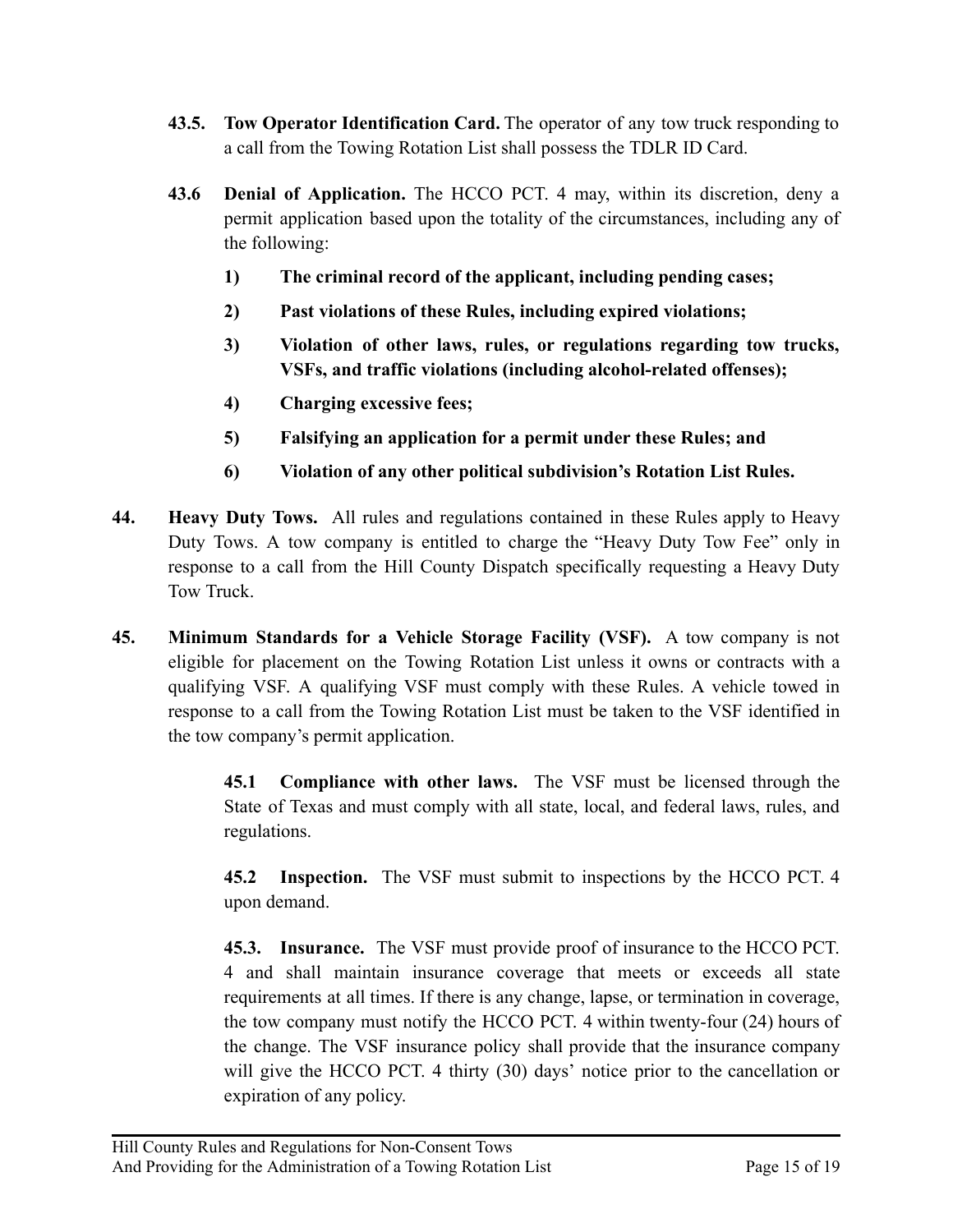**45.4. Notice to Vehicle Owners.** The VSF must provide written notice to the registered owner of the vehicle and the primary lienholder to the vehicle by certified mail, return receipt requested. The notice shall contain:

- 1) The date the vehicle was accepted for storage;
- 2) The first day for which the daily storage fee is assessed;
- 3) The daily storage rate;
- 4) An itemized bill detailing each item that will be charged when the vehicle is claimed;
- 5) The name, address, and phone number of the VSF; and
- 6) The hours during which the vehicle may be claimed.

**45.5 Additional Standards.** Any VSF receiving and/or storing vehicles towed in response to a call from the Towing Rotation List shall:

1) Have an attendant on duty from 9:00 am until 5:00 pm, Monday-Friday, other than on state, federal, or county holidays.

2) Follow the proper procedure regarding the disposition of abandoned vehicles, including compliance with Chapter 683 of the Texas Transportation Code.

3) Post a sign at each entrance clearly displaying the name of the VSF, the hours of operation, the phone number for the VSF, information on how to file a complaint with the HCCO PCT. 4, and the maximum charges allowed.

4) Not charge an impound fee unless it has conducted a written inventory, has secured any personal property, has reasonably secured the vehicle against theft, vandalism, and the elements, and has provided a written, itemized bill.

5) Not alter, repair, use, or modify the vehicle without consent of the owner, other than the extent necessary to secure the vehicle (i.e. tarping over a broken window to prevent wind or water damage).

6) Maintain records and receipts for all vehicles towed pursuant to a law enforcement request, keep those vehicles within a fenced enclosure, and allow the HCCO PCT. 4 to access and inspect those vehicles upon request.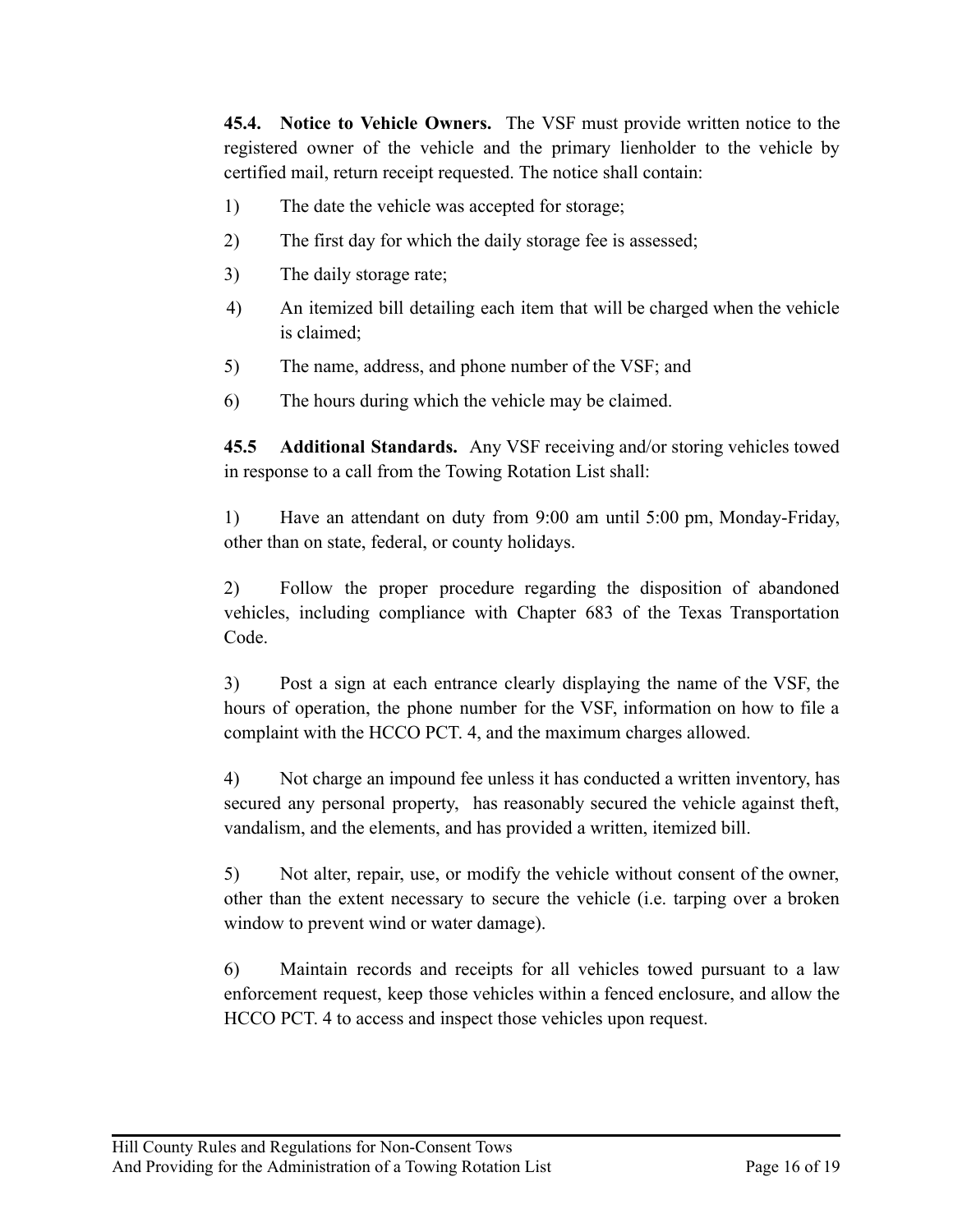7) Secure vehicles against theft, vandalism, and the elements in a reasonable manner, including locking doors, closing windows and sunroofs, closing trucks and hatches, and raising or covering convertible tops.

- **45.7. Allowable Fees.** For vehicles towed to a VSF as the result of a call from the Towing Rotation List, fees charged may not exceed the amount contained in the Fee Schedule below unless specifically authorized by state law.
- **46. Revision of Allowable Tow Fees.** Any tow company included on the Towing Rotation List or seeking to be included on the Towing Rotation List may request that the maximum fees set forth in these Rules be revised by submitting a written request that the HCCO PCT. 4 conduct a fee study and submitting the Tow Fee Revision Study Request Fee. All tow companies on the Towing Rotation List shall participate in the study. The study may be conducted by the HCCO PCT. 4 or may be referred out a third party.
- **47. Special Rules for Law Enforcement Scenes.** If a tow truck is called to respond to a law enforcement scene, the tow truck operator shall comply with the rules below. If an Officer is not on scene, the scene remains a law enforcement scene until completely cleared.
	- 1) Comply with these Rules in their entirety;
	- 2) Remove all debris from the scene once authorized to do so by the Officer;
	- 3) NOT solicit any business from any person at the scene;

4) Park at least 100 feet from the scene, on the same side of the road as the law enforcement vehicle, until directed otherwise; and

5) Wear appropriate clothing. ANSI shirts or vest required while on scene. Muscle shirts, tank tops, sleeveless shirts, and open-toes shoes (or sandals) are not appropriate

## **48. Definition**

Light Duty Tow 10,000 pounds or less.

Medium Duty Tow 10,001 pounds to 26,000 pounds.

Heavy Duty Tow greater than 26,000 pounds.

## **(vehicle being towed based on GVWR)**

Speciality Equipment (skid steer, fork lift, telehandler, etc. including attachments)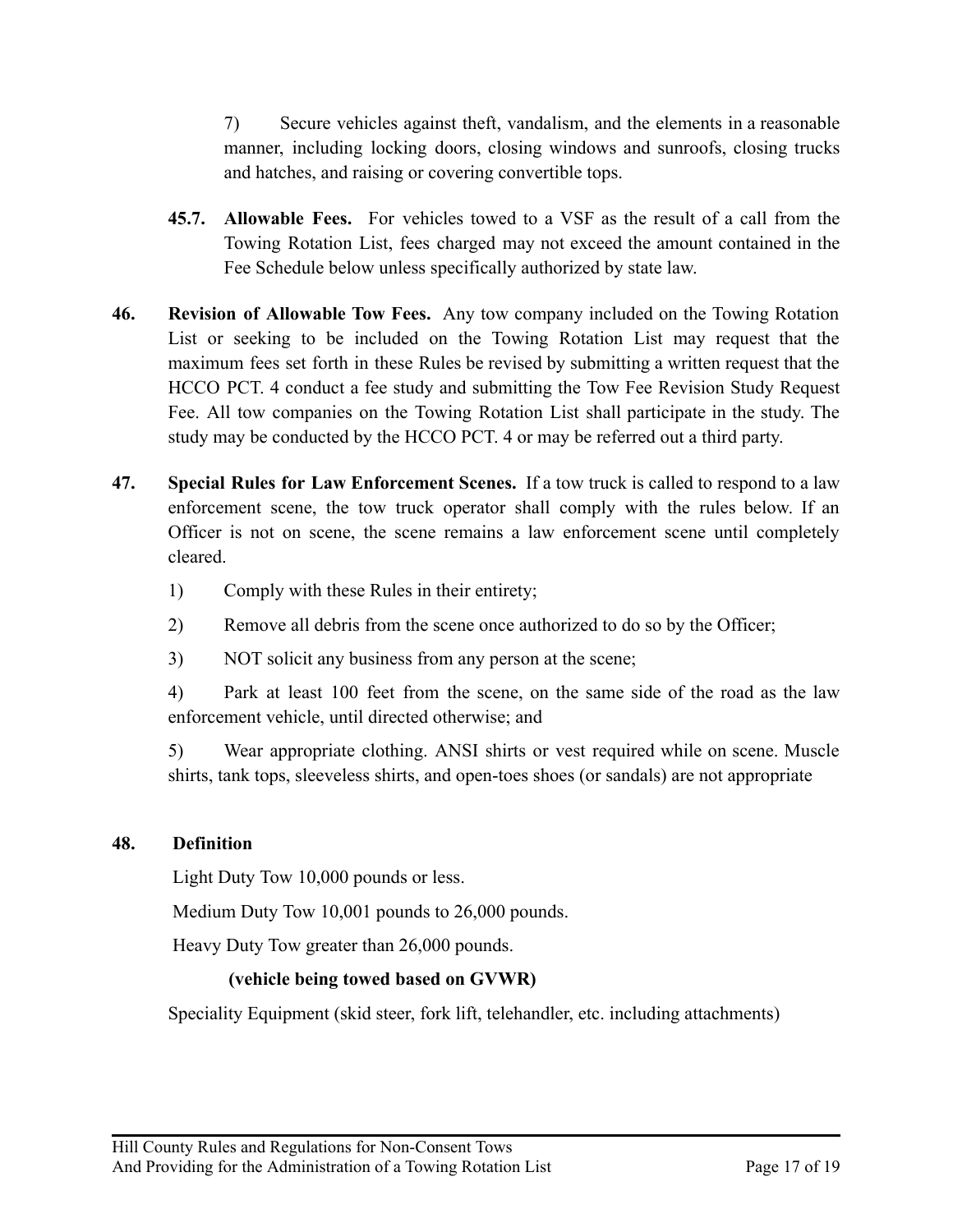**49. All wrecker services that are engaged in this contract are subject to audit. This includes review of invoicing, pricing, drug testing, background of employees and driver's license and TDLR license.**

**This page intentionally left blank**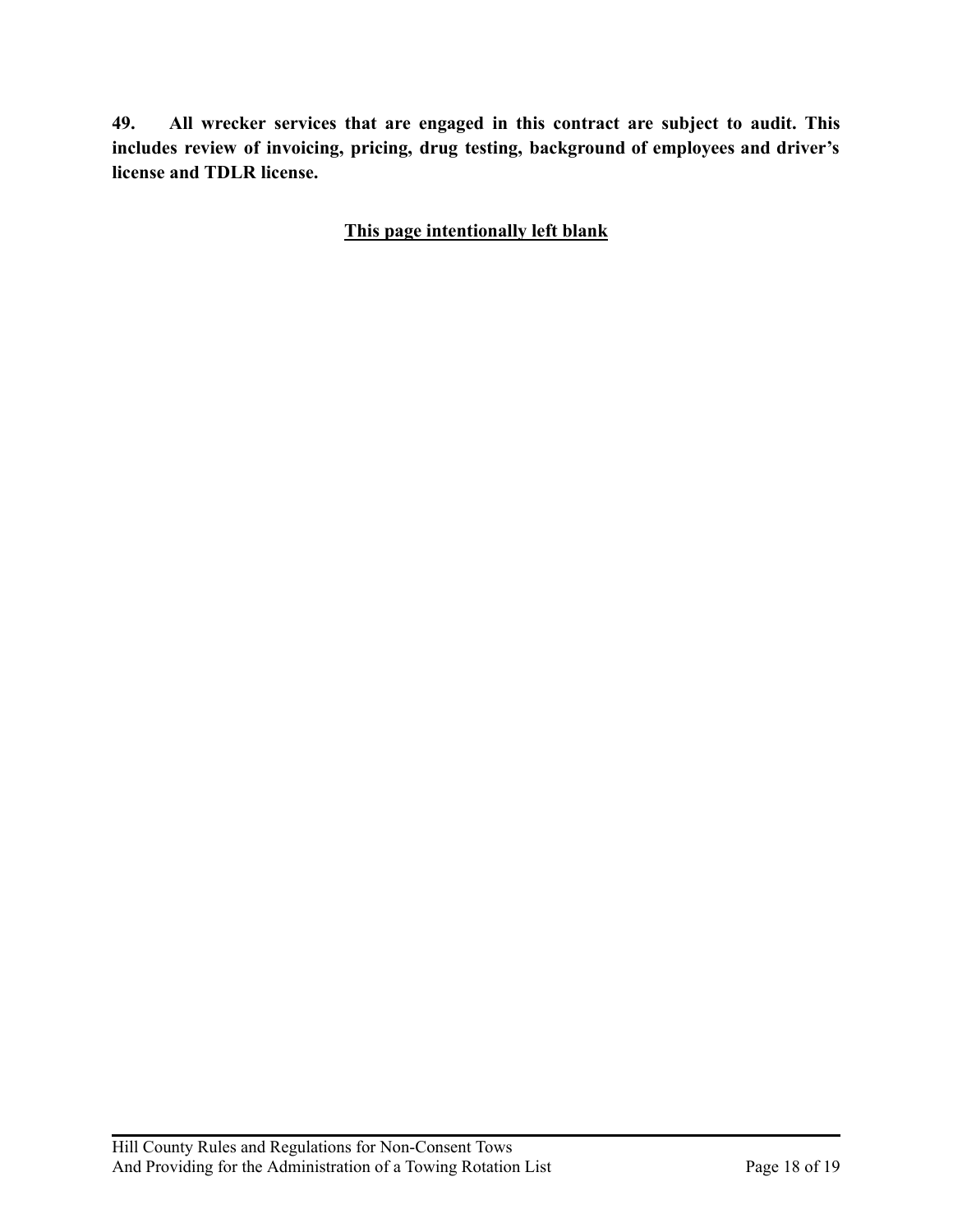## **STATE OF TEXAS §**

## **COUNTY OF HILL §**

**PASSED AND APPROVED** by the Hill County Commissioners Court and effective on this  $\frac{day \text{ of } }{x}$ , 2021.

 $\mathbf{By:}$ 

Justin Lewis, Hill County Judge

Approved:

 $\mathbf{By:}$ 

Kevin Cordell, Hill County Constable's Office Pct. 4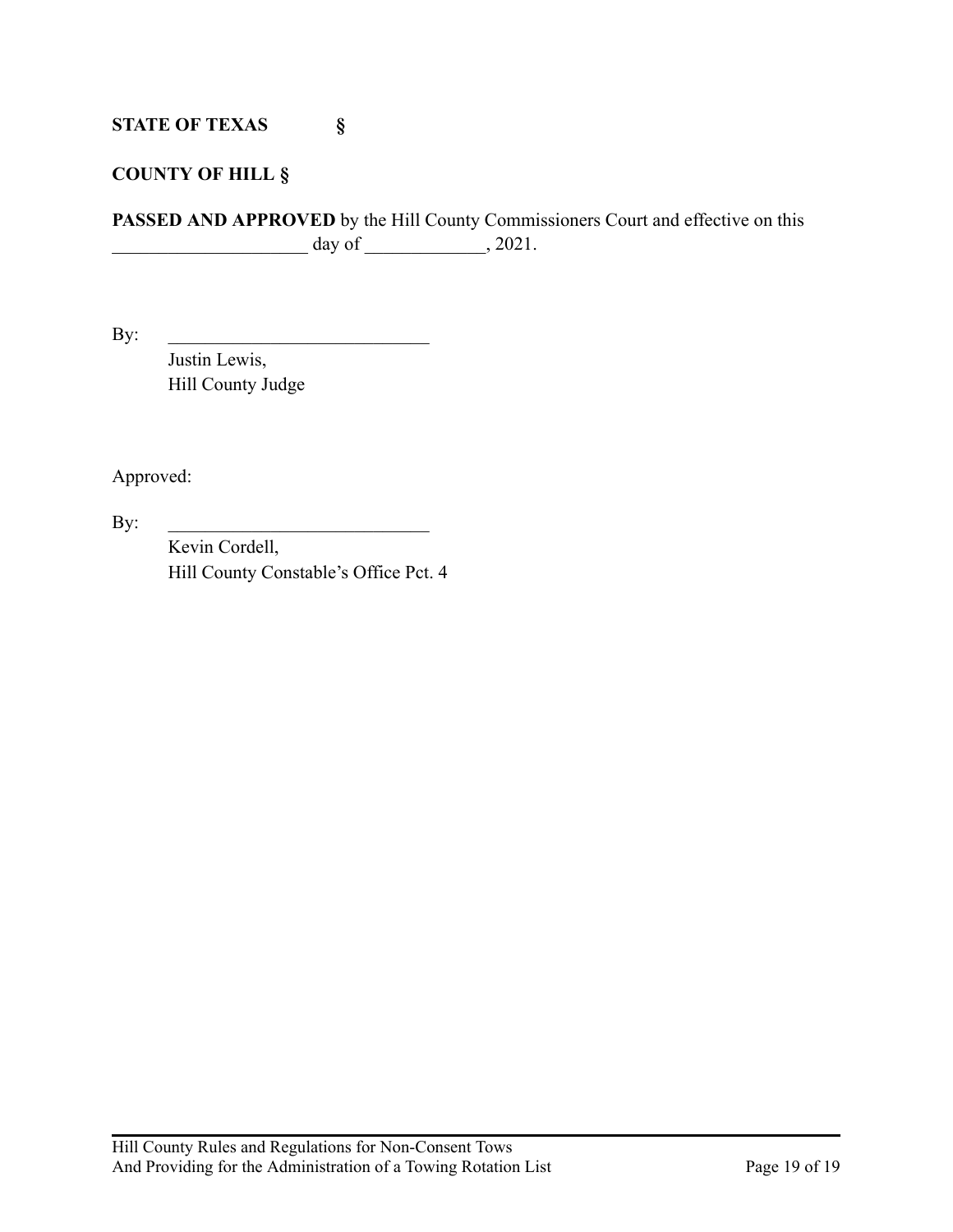## **Exhibit "A" HILL COUNTY GEOGRAPHIC RESPONSE ZONES**

At this time, the County has not created Geographic Response Zones. However, the County may amend these Rules at any time, and the HCCO PCT. 4 has the authority to create Geographic Response Zones in order to facilitate the administration of these Rules.

(Rest of Page Intentionally Left Blank)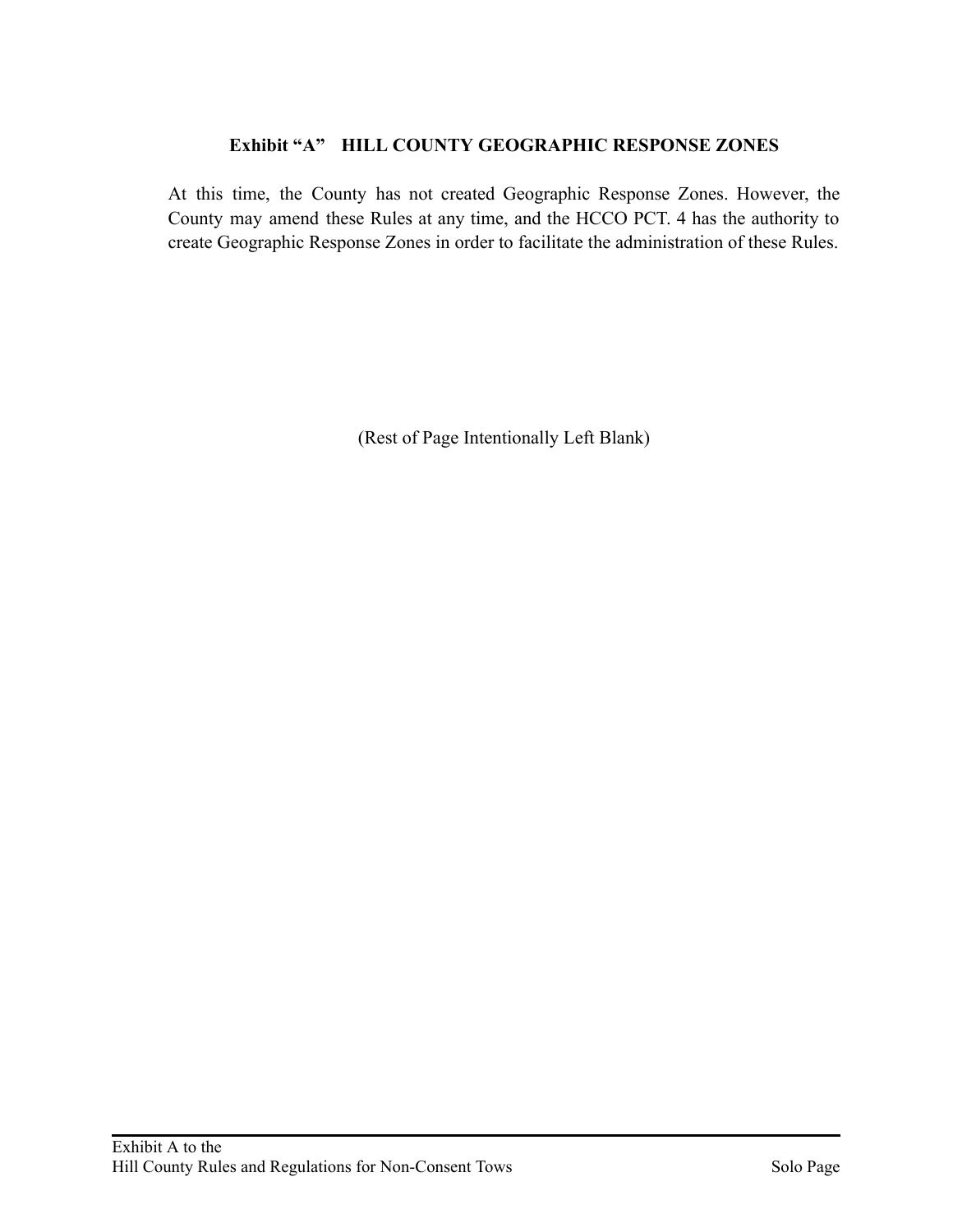## **EXHIBIT "B" FEE SCHEDULE ATTACHMENT**

## **A. APPLICATION FEES**

Application fees will be \$350.00 to include the inspection of Tow Trucks and VSF. This fee is due annually, no later than January  $1<sup>st</sup>$  of each year.

#### **Tow Fee Revision Study Request Fee ( Per Tow Company )** \$1000.00 (**To obtain a study ALL Tow Companies must be unanimous in the request)**

#### **B. TOWING FEES**

MAXIMUM ALLOWABLE CHARGE FOR TOWING: The maximum charge includes compensation for all equipment and services associated with a basic towing service, including but not limited to: hooking up, winching, loading, towing, debris clean-up, wait time and rollover, unless specifically stated otherwise. All additional time charges must be charged in hour increments and do not begin until the truck has been on the scene for one hour. The first hour is included in the basic towing service charge.

#### **1. Towing in response to Dispatch from the Light Duty Towing Rotation List**

| Basic Towing Service (up to 26,000 pounds)                                                      | \$300.00                               |  |
|-------------------------------------------------------------------------------------------------|----------------------------------------|--|
| Additional Time if Damaged Vehicle Present                                                      | $$200.00$ per/Hour                     |  |
| Mileage (loaded)                                                                                | \$4.00/Mile                            |  |
| Fuel Adjustment                                                                                 | Not to exceed 25% of the towing charge |  |
| Vehicle Recovery (extreme accidents only)<br>(including rollover, use of snatch block included) | \$250/Hour 1 Hour Minimum              |  |
| 2. Towing in response to Dispatch requesting a Heavy-Duty Tow Truck:                            |                                        |  |
| Basic Towing Service (greater than 26,000 pounds)<br>(non-crash)                                | \$500.00/hour, 2 hour minimum          |  |
| Accident scene with damaged vehicle(s) not driveable<br>(use of snatch block(s) included)       | \$500.00/hour, 2 hour minimum          |  |
| Specialty Equipment (snatch block not included)                                                 | \$500.00/hour, 2 hour minimum          |  |
| Truck/Truck-Tractor with or without trailer (low boy, tilt or dry van etc.)                     | \$550/hour, 2 hour minimum             |  |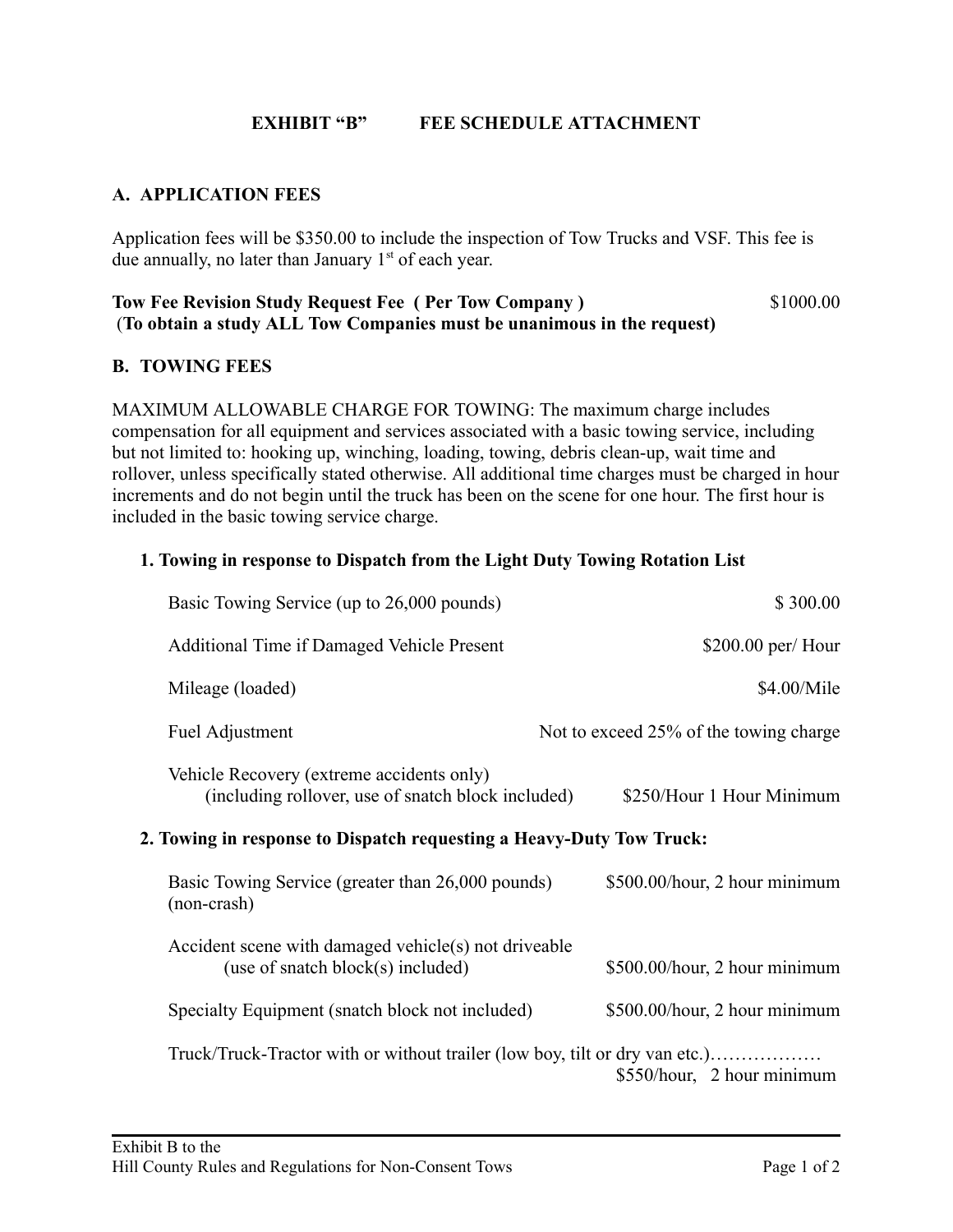| Rotator Wrecker                                                            | \$800.00/hour, 2 hour minimum |
|----------------------------------------------------------------------------|-------------------------------|
| Dumpsters (40 yard) (delivery and haul off)<br>(does not include dump fee) | $$650.00$ /per unit           |

Fuel Adjustment Not to exceed 25% of the towing charge A towing company may charge a fuel adjustment based upon the most recent purchase of fuel price. Fuel adjustments are calculated as a percentage of the basic towing service fee. The percentages that may be filed are as follows:

| <b>Fuel Price</b> | Percent of Basic Tow Fee |
|-------------------|--------------------------|
|                   |                          |
|                   |                          |
|                   |                          |
|                   |                          |
|                   |                          |
|                   |                          |
|                   |                          |

Cargo Recovery (includes helpers (up to 4 persons) and Certified Traffic Incident Management Supervisor)  $$400/hour, 2 hour minimum$ additional helpers \$75/per hour per helper Additional compensation for recovery and/or salvage of cargo may be negotiated between the Tow Company and Motor Vehicle Owner or cargo owner. Any such negotiated amount is separate from and in addition to compensation for Towing Services.

## **3. Maximum Towing Charge for Additional Wrecker…..Same rate as listed above**

## **4. Drop Fee………1/2 of otherwise applicable maximum allowable charge**

Off Load Cargo or Payload \$350.00/hour, 2 hour minimum

## **C. STORAGE FEES**

a. Storage fees are defined in Texas Administrative Code Title 16, Part 4, Chapter 85, Rule 85.722.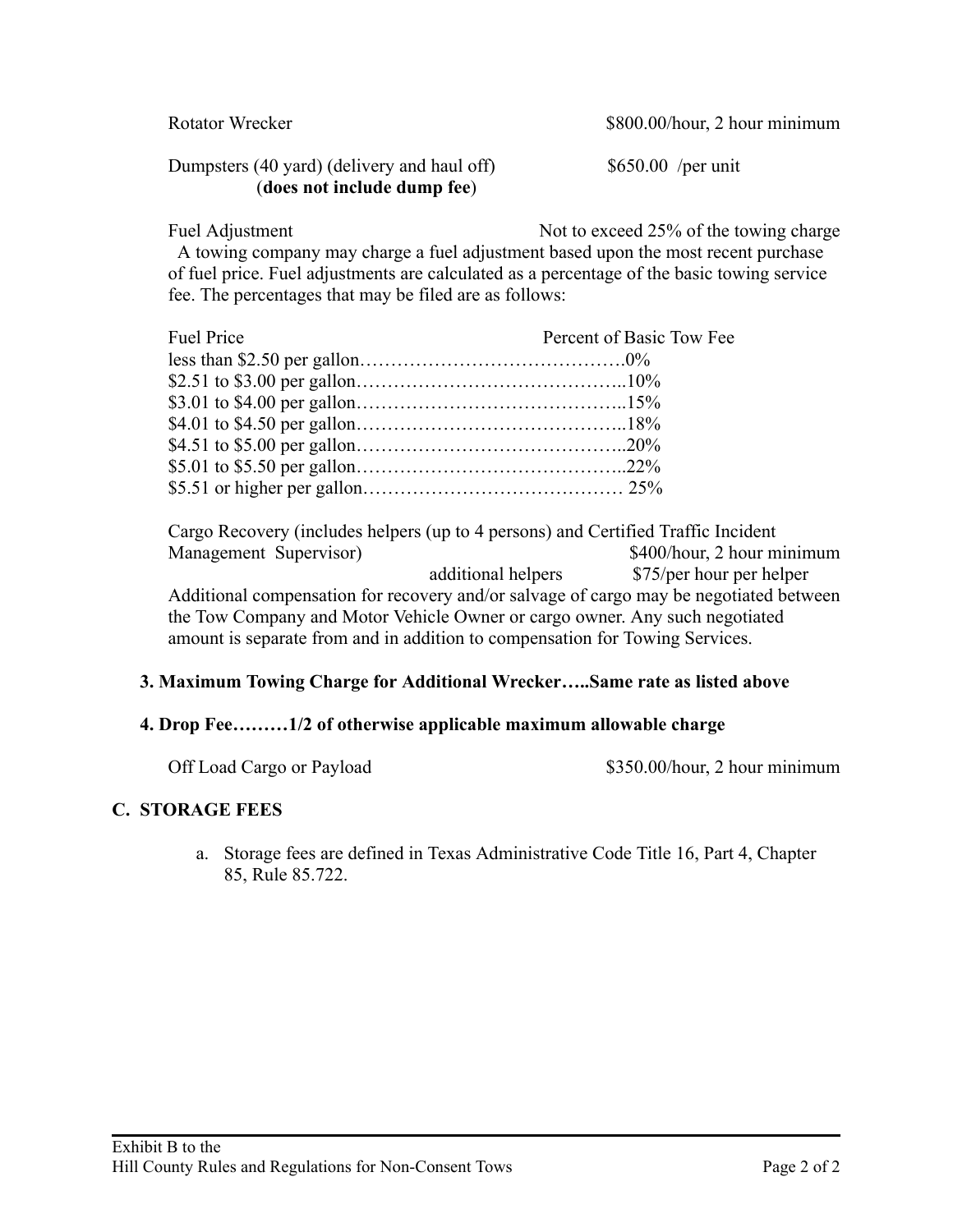# **EXHIBIT "C" APPLICATION FOR HILL COUNTY NON-CONSENT TOWING ROTATION LIST (Use Additional Sheets If Necessary)**

#### **I. TOW COMPANY INFORMATION:**

**Name of Company** (include any trade names, nicknames, assumed names, and names displayed on tow trucks):

**Each County or Municipality in which Applicant is listed on a Towing Rotation List:**

#### **II. INFORMATION REGARDING PRIMARY OWNER/RESPONSIBLE PARTY:**

| <b>Full Name:</b>                          |                      |
|--------------------------------------------|----------------------|
| <b>Mailing Address:</b>                    |                      |
| DL Number (and state if other than Texas): |                      |
| Date of Birth:                             | <b>Phone Number:</b> |
| <b>Other Contact Information:</b>          |                      |

#### **III. INSURANCE INFORMATION:**

**Insurance Company: Policy Number: Claims Phone Number: Agent's Name: Phone Number:**

## **IV. LIST OF VEHICLES THAT WILL RESPOND TO ROTATION CALLS:**

| <b>YEAR</b> | <b>MAKE/MODEL</b> | VIN | <b>LICENSE PLATE #</b> |
|-------------|-------------------|-----|------------------------|
|             |                   |     |                        |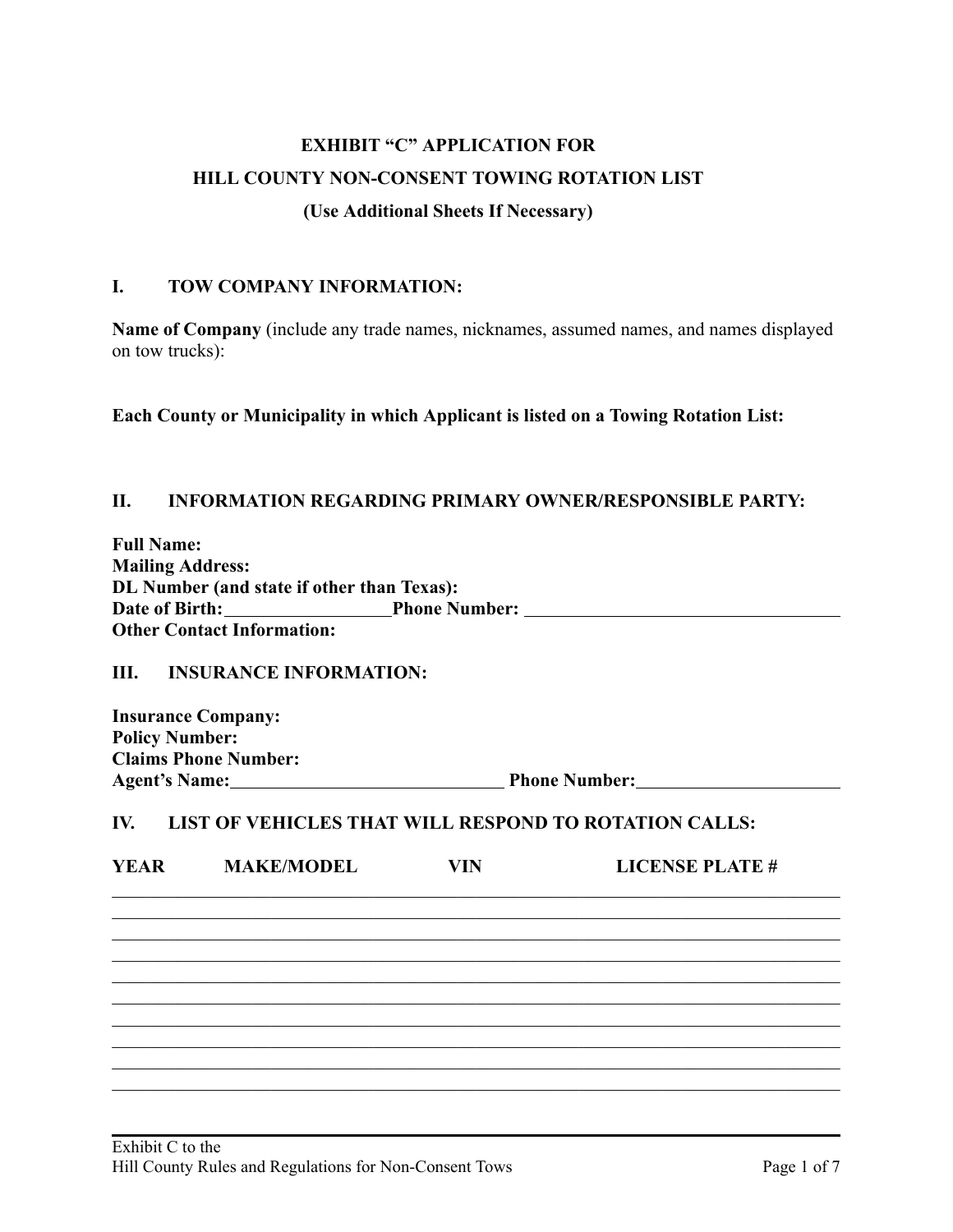## **V. VEHICLE STORAGE FACILITY INFORMATION:**

If more than one VSF will be used, provide all relevant information for each VSF. No vehicle towed in response to a law enforcement call may be taken to any location other than the VSF(s) (in Hill County) listed below unless specifically directed by law enforcement or the vehicle owner/operator. **All vehicles from the scene must go to the same VSF.**

(remainder of page intentionally left blank)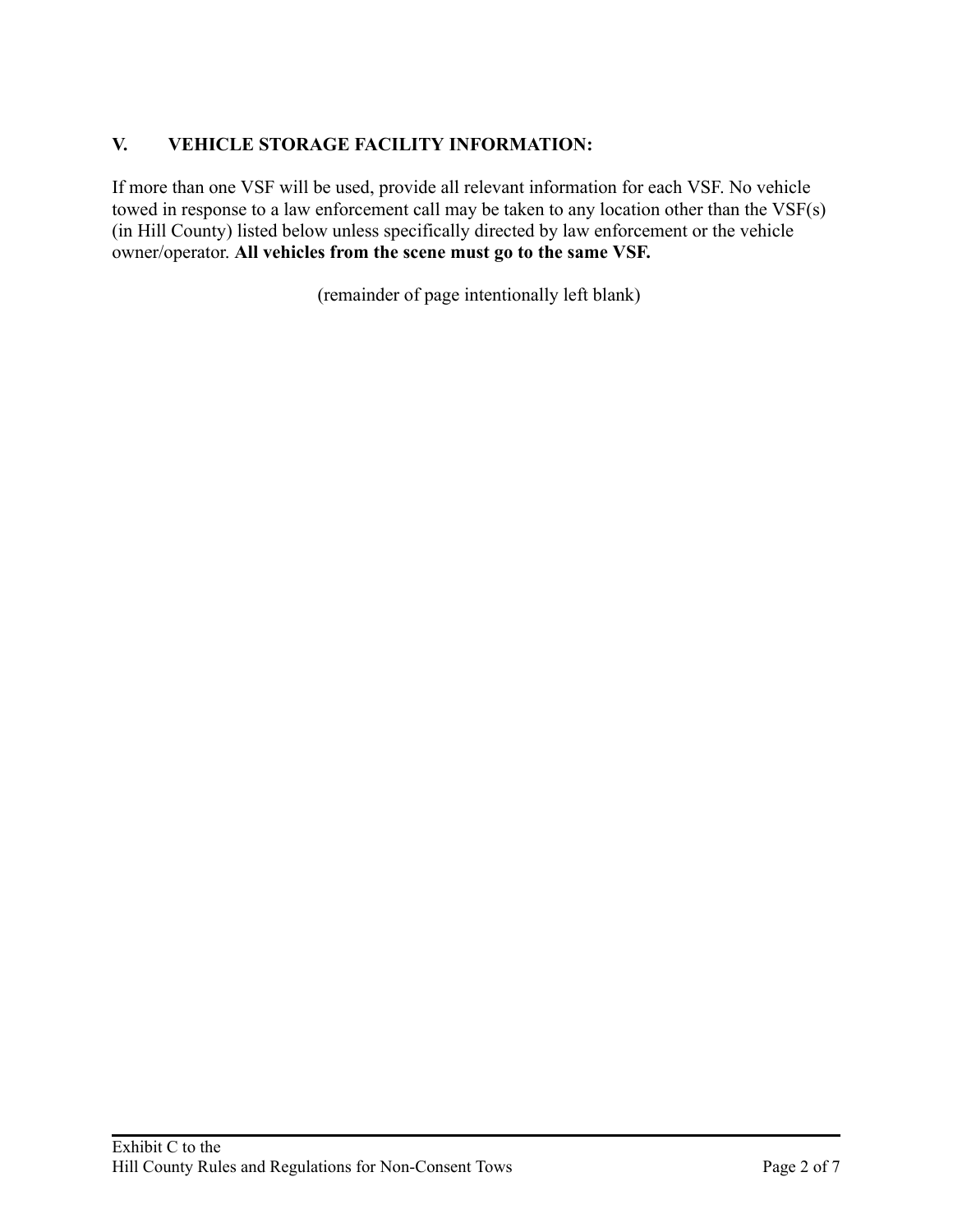**Name of VSF:**

**Physical Address:**

**Phone Number:**

**License Number:**

**Insurance Company:**

**Insurance Policy Number:**

**Insurance Phone Number:**

**Name of Owner:**

**Phone Number for Owner:**

**Mailing Address for Owner:**

**REQUIRED PAPERWORK:** The following must be submitted (in this order) prior to an Applicant being considered for placement on the Towing Rotation List:

> Complete Application TDLR ID Card Form for Each Authorized Driver/Operator (must be Incident Management) Copy of Driver License for each Tow Truck driver/operator Current Business Card(s) Used by the Company Original Insurance Certificate naming the HCCO PCT. 4 as the certificate holder DBA / LLC / INC receipt of certificate and partnership agreement TDLR Tow Truck Certificate of Registration and Cab Card Vehicle Registration Sample Tow Ticket \* TDLR complaint information required Permit Fee (by Cashier's Check, Money Order, or Credit or Debit Card) Copy of VSF license/permit for any VSF identified in Application Copy of Insurance Policy on any VSF identified in this Application Agreement And Acknowledgement of Hill County Rules and Regulations for Non-consent Towing (signed by authorized Company agent/representative)

**The Completed Application along with all required documents must be submitted by certified mail, return receipt requested to:**

#### **HILL COUNTY CONSTABLE'S OFFICE PCT. 4 ATTN: TOWING COMPLIANCE UNIT**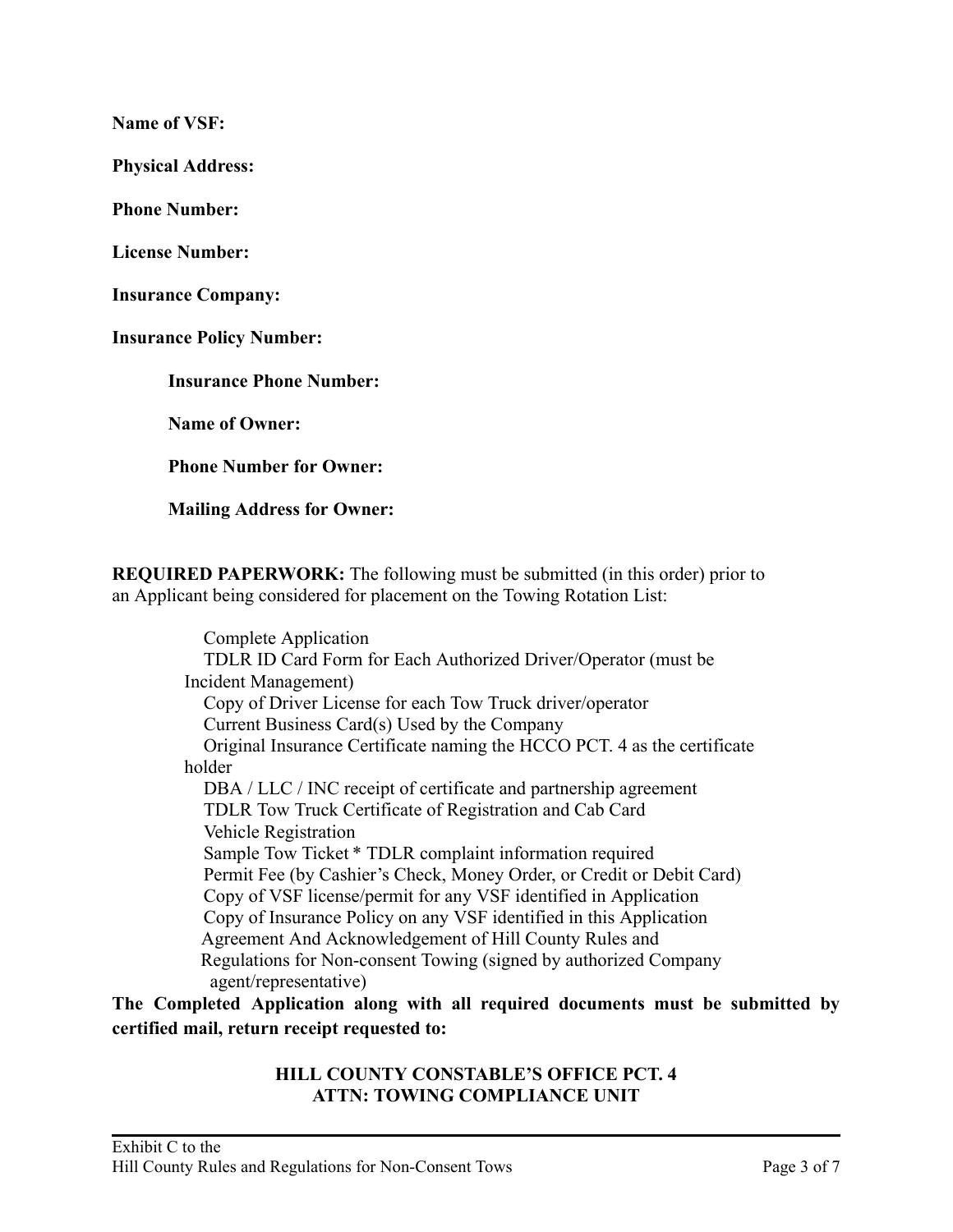## **200 E. FRANKLIN ST. HILLSBORO, TEXAS 76645**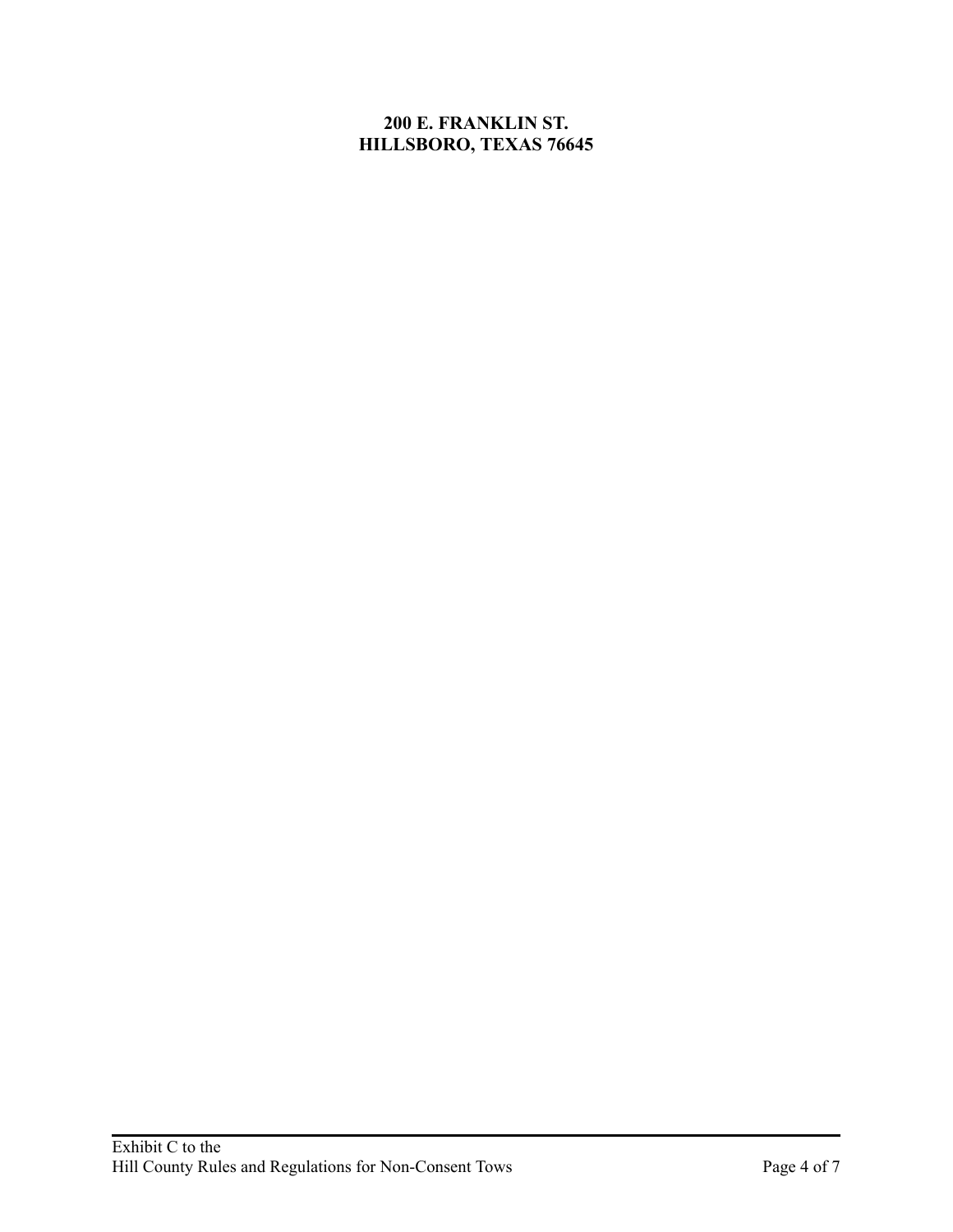#### **APPLICATION CHECKLIST**

Applicants are required to follow all State, Federal and Local laws, rules, regulations, and orders concerning tow trucks and/or VSFs. The checklist is **NOT** complete and is intended only as a collection of commonly-observed errors.

#### **REQUIRED EQUIPMENT**:

| Fire Extinguisher (labeled w/current or last year's date) | Crowbar                 |
|-----------------------------------------------------------|-------------------------|
| <b>Broom</b>                                              | Shovel                  |
| Debris Container                                          | Rope/Wire               |
| Spotlight/Flashlight                                      | <b>Emergency Lights</b> |
| 3-Reflectors/Flares/Cones                                 | Tow Lights              |
| Vest shall meet ANSI/ISEA                                 | Safety Chains (J-Hooks) |
| Absorbent (2 bags min)                                    |                         |

#### **VEHICLE INSPECTION**:

| Headlights                  | License Plate Lights         |
|-----------------------------|------------------------------|
| Taillights                  | Windshield Wiper Blades      |
| Turn Signals                | Window Tint above 25%<br>VLT |
| Brake Lights                | (above $70\%$ on CMV)        |
| Mud Flaps                   | Tires: = or > 2/32 rear      |
| <b>Registration Sticker</b> | Tires: = $or$ > 4/32 front   |

#### **SIGNAGE: BOTH SIDES OF THE TOW TRUCK:**

 Company/Cab Card Registered Name and Phone # (2"min) on door Business City, State (2"min) on door VSF address on bed (2"min) Owner's Name, City, & State (2"min). If different from Cab Card TDLR Number

## **MAKING ANY FALSE OR MISLEADING STATEMENT IN A GOVERNMENT DOCUMENT IS A CRIME**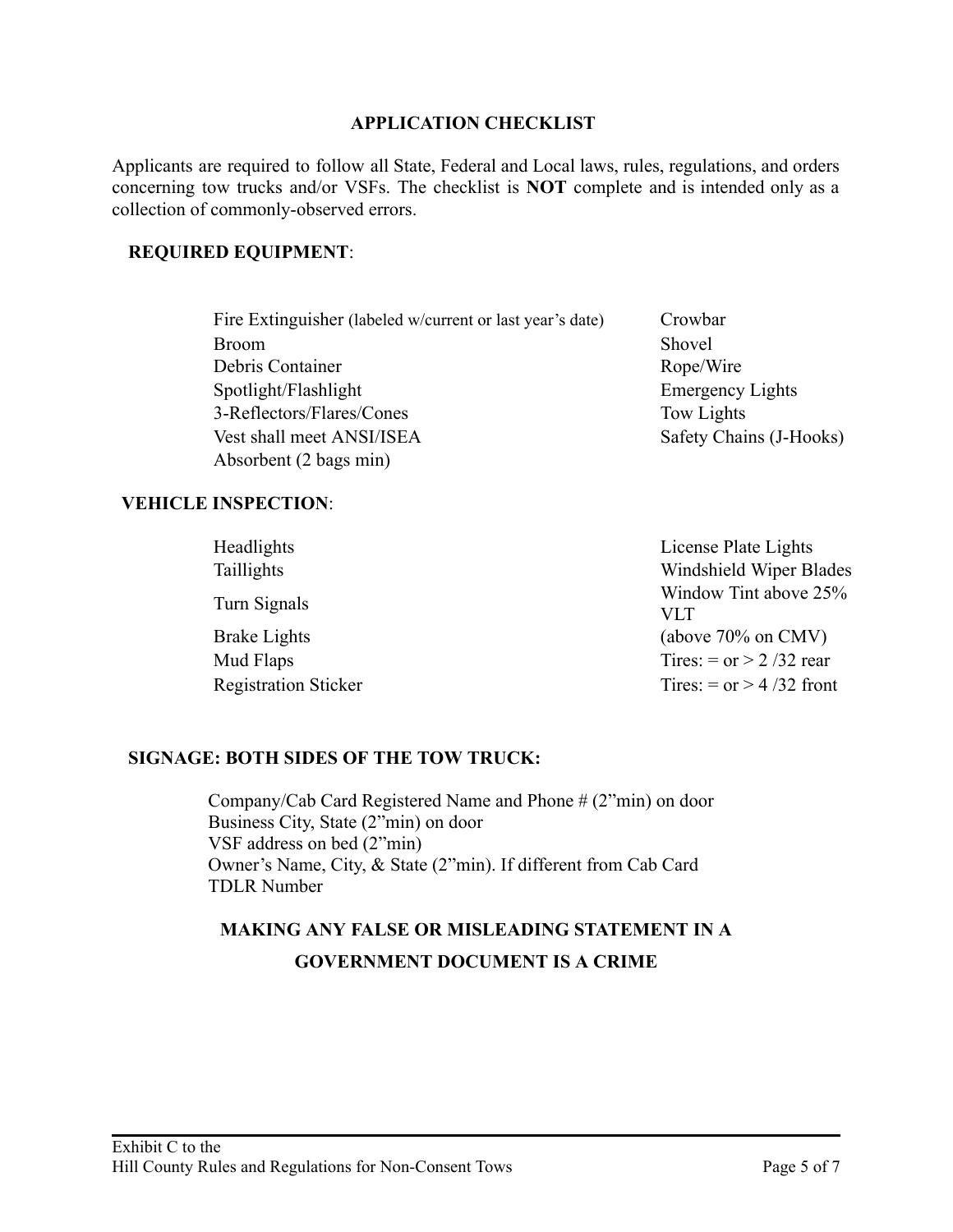#### **HILL COUNTY TOW OPERATOR** (Each authorized driver must complete)

| Date:                | TXDL:                   |  | TDLR:   |           |
|----------------------|-------------------------|--|---------|-----------|
| Last Name:           | First:                  |  | Middle: |           |
| Address:             | City:                   |  |         | Texas Zip |
| Phone No:            | Mobile Phone:           |  |         |           |
| Date of Birth: /     | Sex: HT: WT:            |  | Eyes:   | Hair      |
| Tow Company Name:    |                         |  |         |           |
| Tow Company Address: |                         |  |         |           |
| <b>Issue Date:</b>   | <b>Expiration Date:</b> |  |         |           |

*The TDLR ID card must be possessed by an Operator at the scene. No motor vehicle will be loaded, recovered and towed using any tow truck not properly equipped and qualified to handle that vehicle, and any motor vehicle loaded, recovered and towed by the applicant as a tow truck operator pursuant to non-consent towing services will be loaded, recovered and towed pursuant to safe procedures. Upon completion and submission of application.*

## **I, the applicant, do solemnly swear that the following statement is true and correct (initial each blank):**

**(1)** The applicant was not convicted within the past three years of:

- A serious traffic violation;
- A violation of law that regulates the operation of a vehicle at a railroad crossing;
- Driving a motor vehicle under the influence or alcohol or a controlled substance;
- Leaving the scene of an accident;
- Using a motor vehicle in the commission of a felony;
- Causing the death or serious injury of another person through the negligent or criminal operation of a motor vehicle; or
- Driving while license suspended, revoked, or invalid.

**\_\_\_\_\_\_ (2)** The applicant is not addicted to the use of alcohol, a controlled substance or another drug that renders a person incapable of driving, and the applicant has not refused to submit to a test during the last year to determine alcohol concentration or the presence of a controlled substance or drug while operating a commercial motor vehicle;

**\_\_\_\_\_\_ (3)** Analysis during the last year of the applicant's blood, breath or urine under TEX. TRANSP. CODE 522, 524, or 724 would not disqualify applicant from driving a commercial motor vehicle;

**\_\_\_\_\_\_ (4)** The applicant does not hold a driver's license issued by another State or another state or country that has been revoked, canceled or suspended;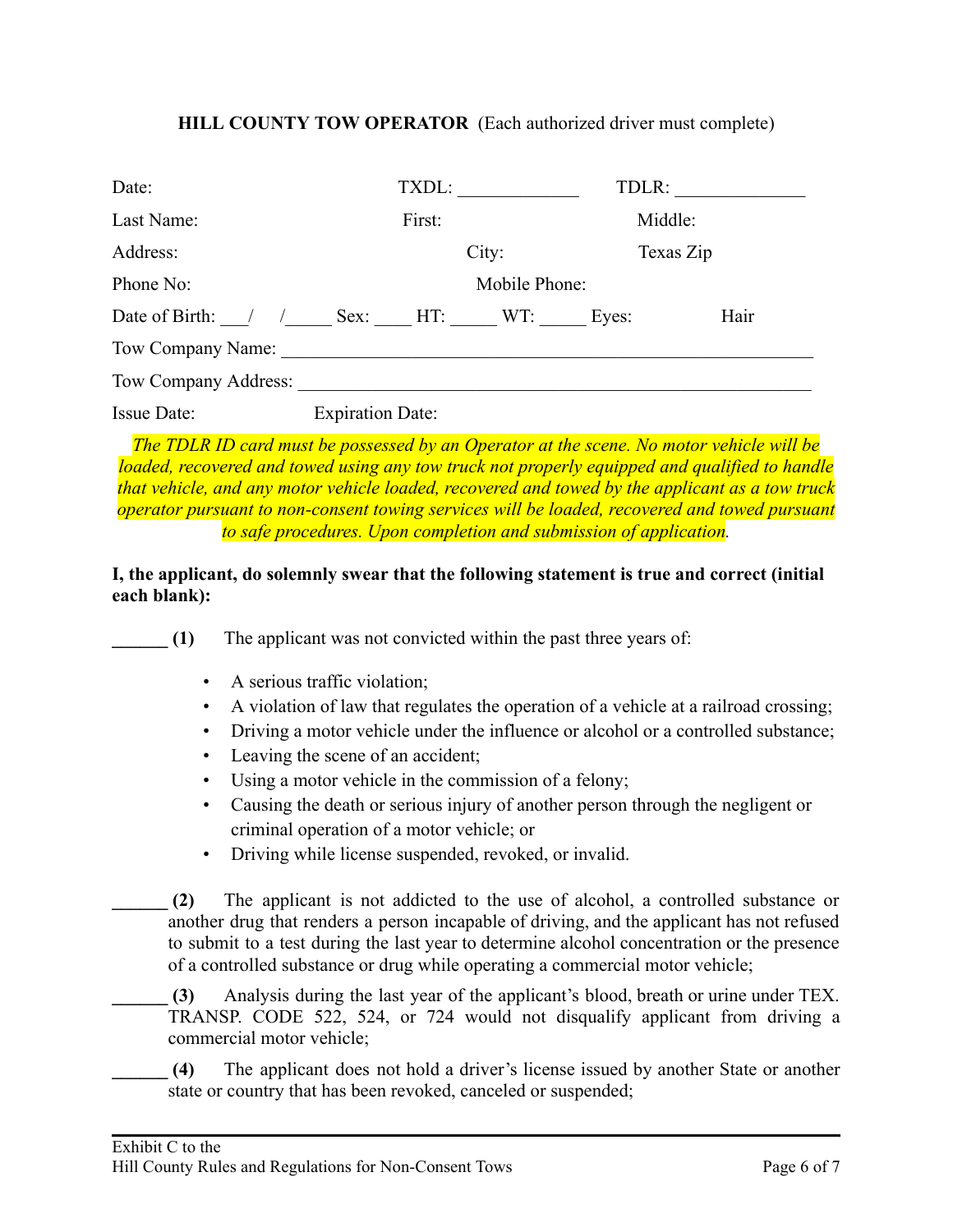**(5)** The applicant has not been determined by a judgment of a court to be mentally incompetent, unless declared restored to competency by a court or certificate of competency issued by an attending hospital physician; and

**\_\_\_\_\_\_ (6)** The applicant does not have any mental or physical disability that prevents the person from exercising reasonable and ordinary control over operation of a Tow truck.

**Applicant agrees to indemnify and hold harmless Hill County** against any claim of damage to a motor vehicle towed, or the contents thereof, and against any injury or damage to any person or another vehicle as a result of non-consent towing services performed by applicant.

#### **\* Attach copy of current Driver's License to this Form**

#### **Signature of Applicant: Date: Date:**

# **MAKING ANY FALSE OR MISLEADING STATEMENT IN A GOVERNMENT DOCUMENT IS A CRIME**

(remainder of page intentionally left blank)